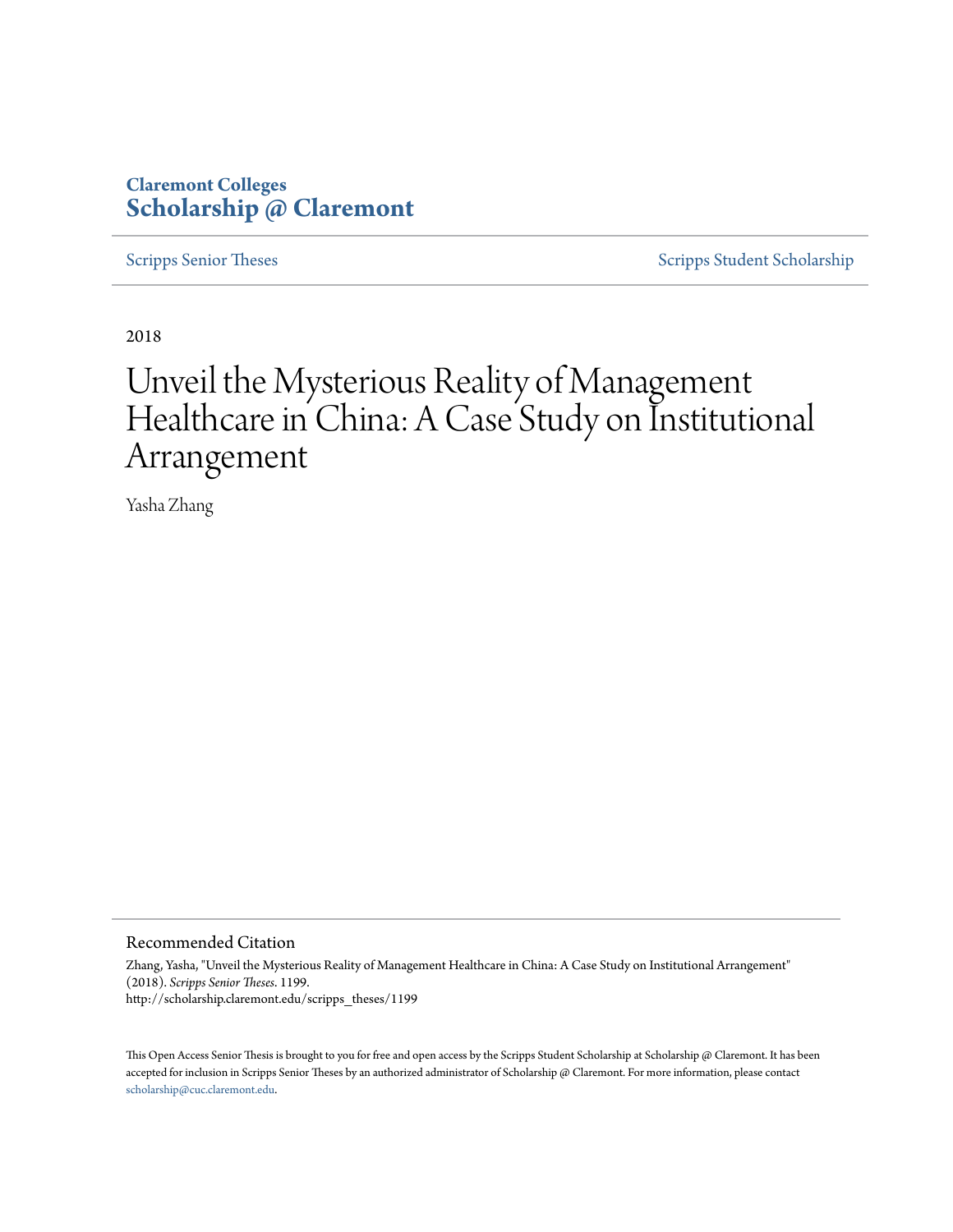# **Unveil the Mysterious Reality of Management Healthcare in China: A Case Study on Institutional Arrangement**

by Yasha Zhang

Submitted to Scripps College in Partial Fulfillment of the Requirements for the Degree of Bachelor of Arts

> Professor Stephen V. Marks Professor Nancy Neiman Auerbach

> > April 20th, 2018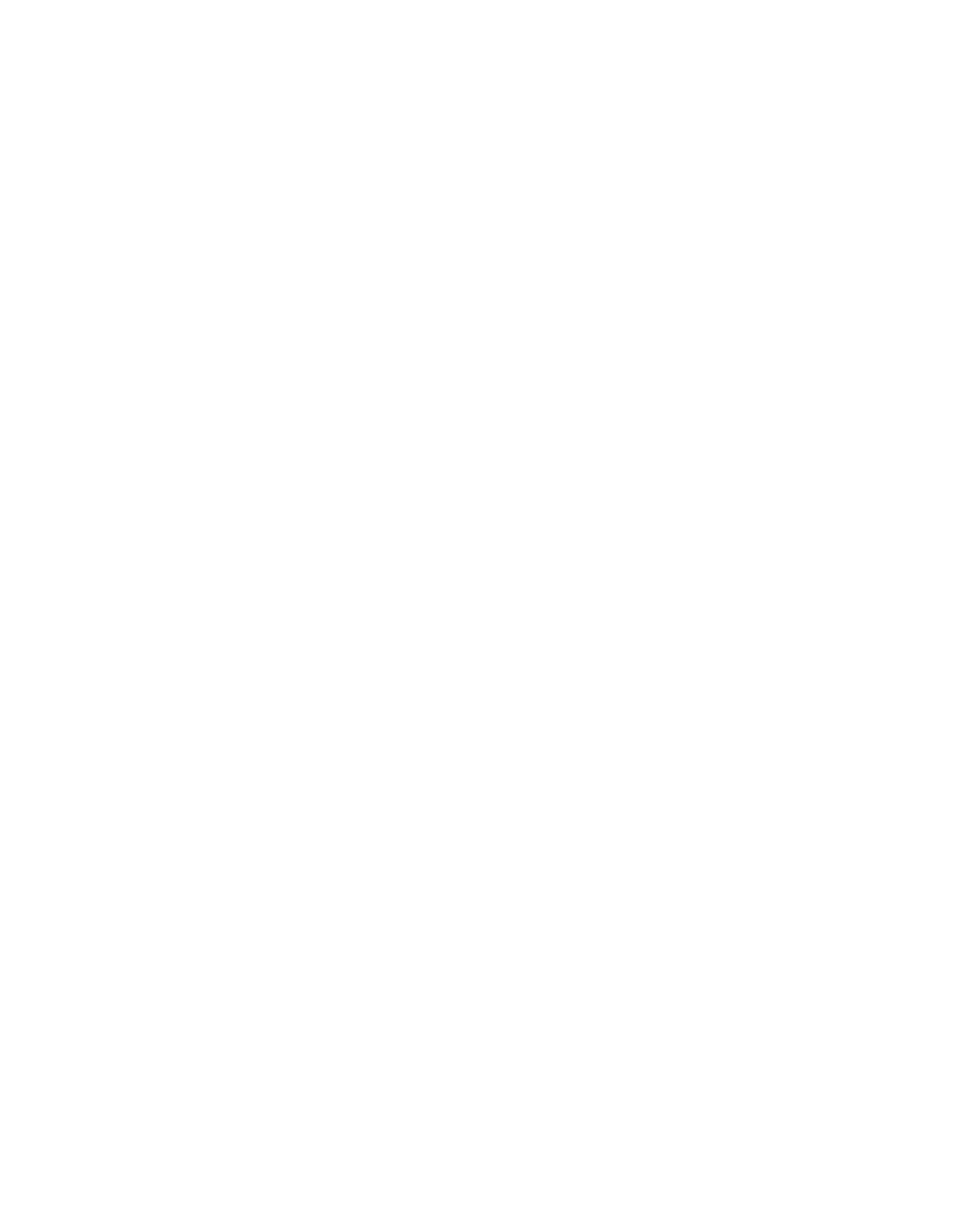# DEDICATION

I dedicate this to my mother and father, for their endless love and support, and for giving me this fantastic educational opportunity at Scripps College. I would also like to thank all my classmates and friends who inspired me in class, supported me when I was sad and stressed. I would also like to thank all professors that I had classes with during my study at Scripps College, for inspiring me in different ways to become a more critical thinker and a more well-rounded, intellectual woman.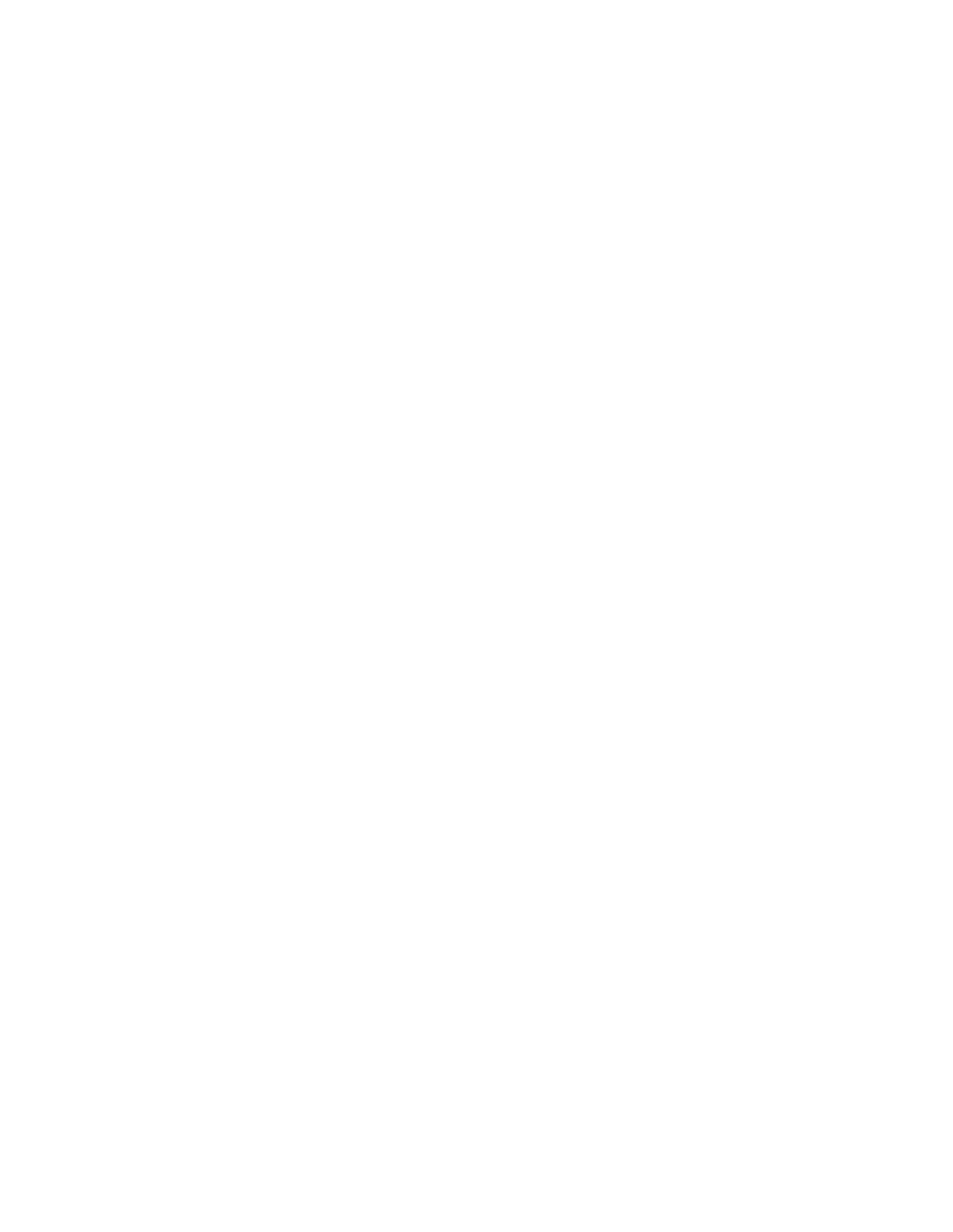# PREFACE

This thesis identifies and analyzes current problems in the healthcare market in China. Although many health indicators of China such as life expectancy and child mortality rates have improved significantly and suggest that the healthcare reform in China is successful, there have been many more reports of patient's violent attack towards the doctor, the sudden death of doctors, and decreasing doctor supplies that suggest otherwise. I observed that the relationship between doctors and patients are intense, doctors experience enormous working pressure, and many doctors are leaving the market. It makes me wonder how did government fail to improve its healthcare quality while health indicators suggest huge improvements. This thesis mainly focuses on how institutions contribute to the market inefficiencies. I hope this thesis will provide some insights for future reform policies.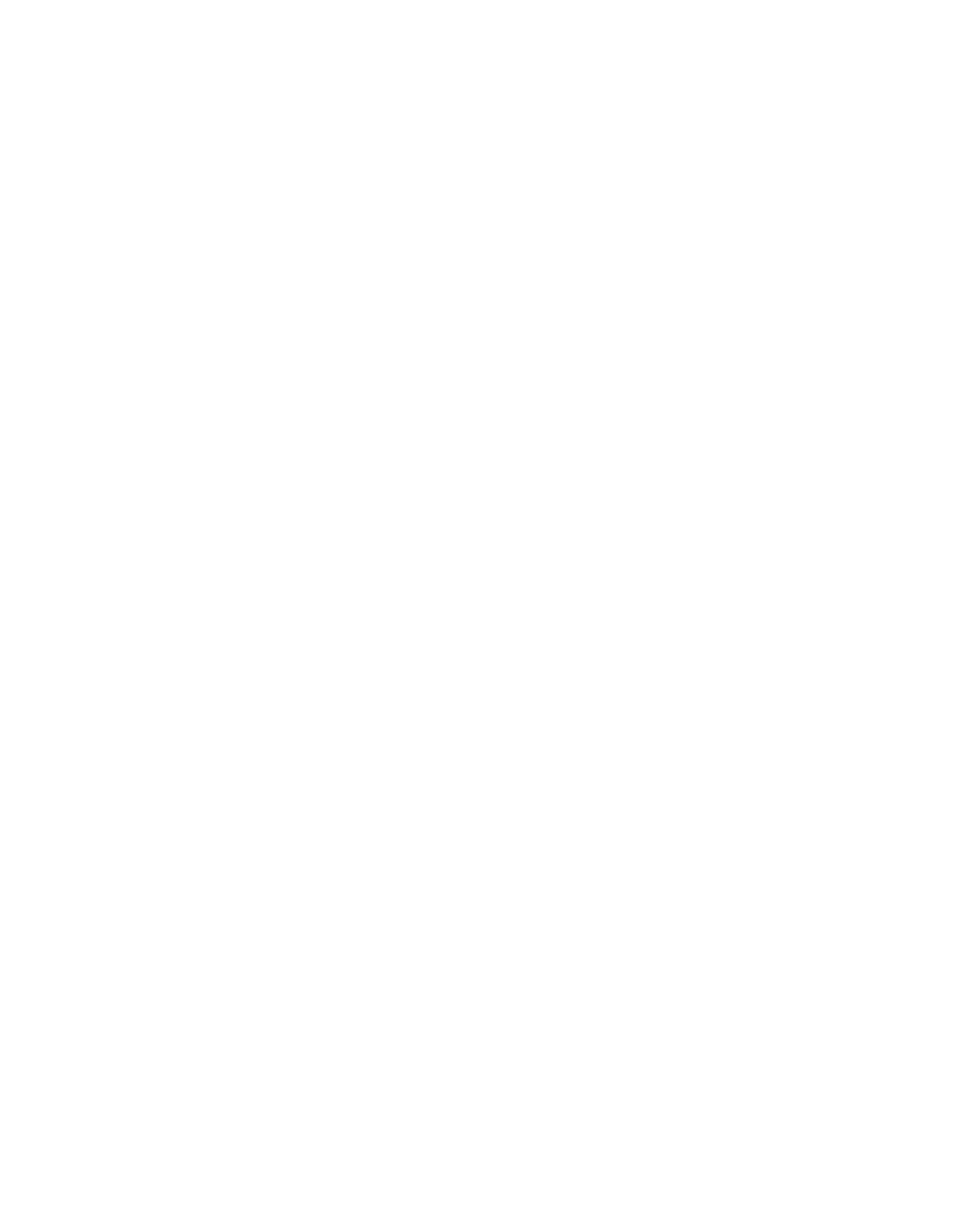# ACKNOWLEDGEMENTS

I would like to thank my first thesis reader professor Stephen V. Marks and second thesis reader professor Nancy Neiman Auerbach, for their kindness and devotion, and for their support on my thesis. They encouraged me to dig into my research and guided me with their professional knowledge. I would also like to thank Professor Eleanor Brown and Professor Julie Tannenbaum for helping me explore my thesis topic, and Professor Emma Stephen for helping me better contextualize rural and urban linkages. I also want to thank my interviewees in China who work in State of Drug Administration (Chongqing Office) and tertiary hospitals for sharing their insider information.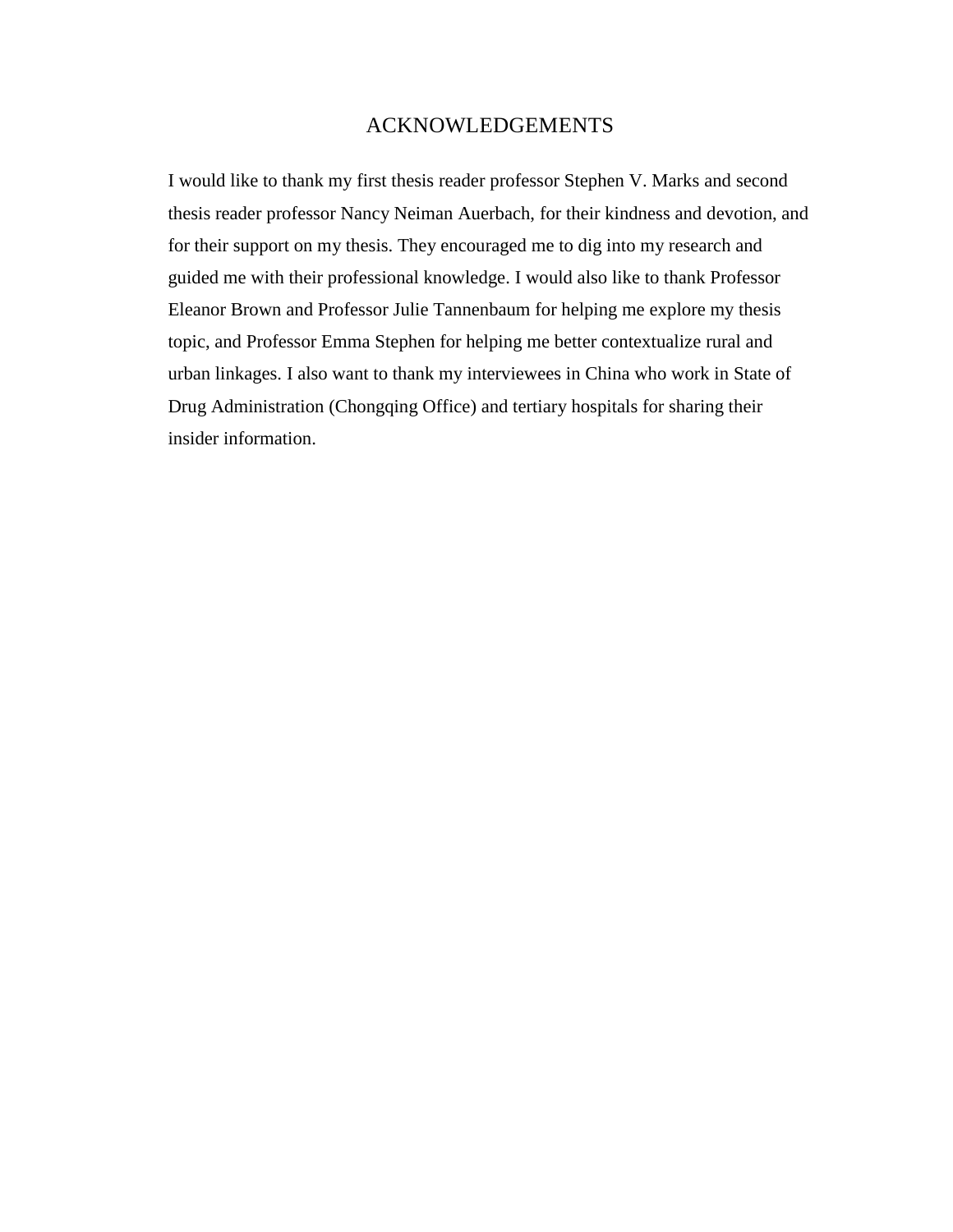# **Introduction**

Health is one of the few goods that everyone cares about. For economists, the good physical health of citizens is the precondition for economic and cultural prosperity. For politicians, good healthcare delivery system enhances citizens' general well-being and the legitimacy of the politician. For individuals, good health entails the ability and freedom to pursue their ambitions or just to enjoy life. However, establishing and maintaining healthcare system is easier said than done. China, for example, experienced a collapse of its healthcare system in the 1980s, as the country went through a significant economic change. It has been trying to reform the system ever since. However, while World Bank data suggests China is making considerable progress regarding its life expectancy rate, child mortality rates, and out-of-pocket medical spending, Chinese citizens found the healthcare service more expensive and less satisfying. Horizon China Research and Consultation Group researched in 2010 and found that the public complaints about Healthcare reform and affordability in urban areas increased from 21.1% in 2007 to 34.8% in 2009. At the same time, more and more violent attacks towards doctors have been reported on media and 500,000 out of 750,000 medical school graduates each year choose careers other than as doctors<sup>1</sup>. This thesis aims to explore the institutional reasons that have prevented the Chinese government from achieving its intended goal in its healthcare reform—to make medical care cheaper and more accessible to everyone.

This thesis has four sections. The first includes some necessary background information of the healthcare reform and the current healthcare market problem in

<sup>1</sup>Supplementary data are available on Dingxiang Research Center Website (http://vote.dxy.cn/report/dxy/id/492740)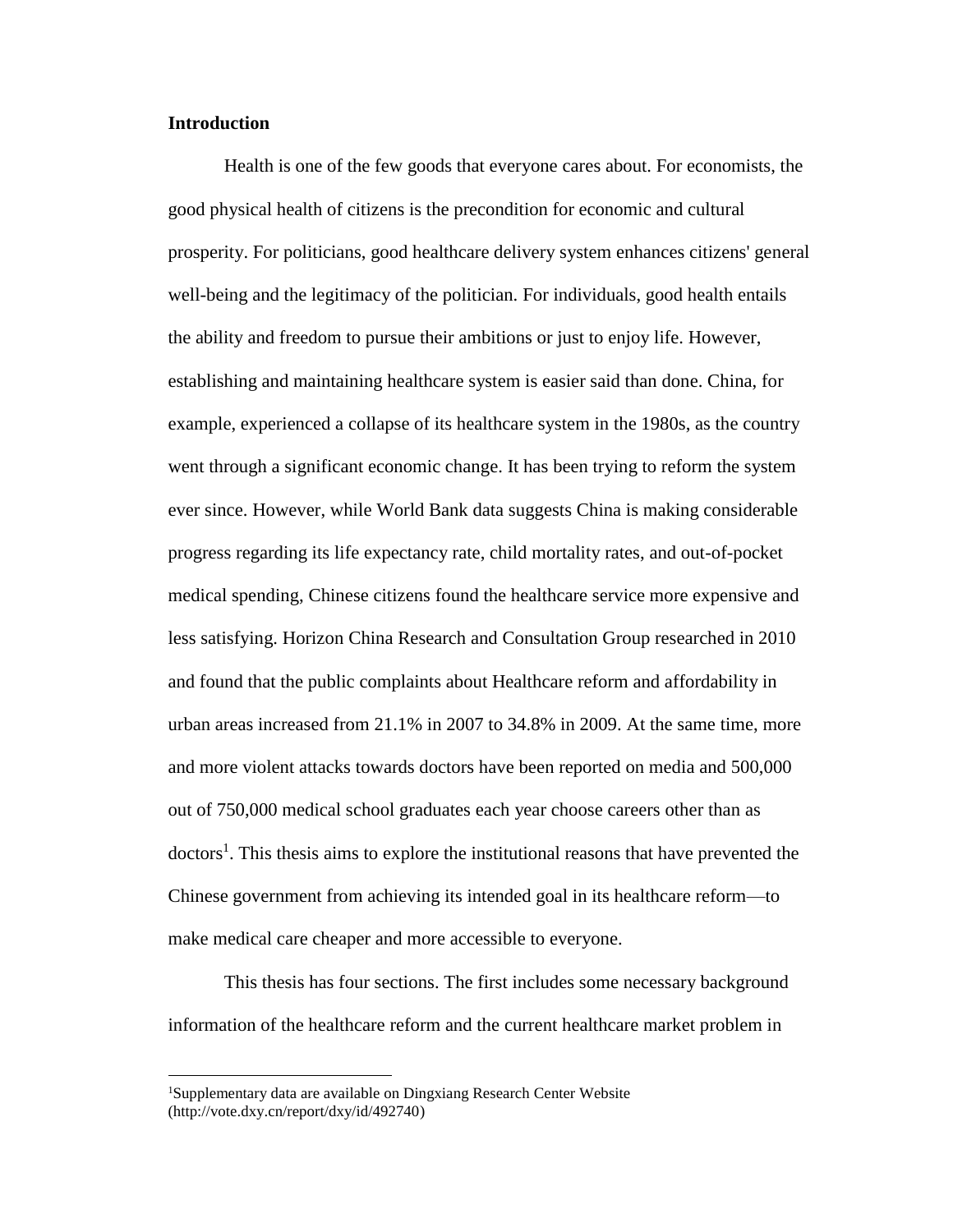China. The second provides a brief literature review on institutional roles and powers that help contextualize the inner mechanism of how institutions influence individual behavior, shape the political and social structure and cause problems. The third incorporates the theories from the second section and analyzes issues within different levels of SHI scheme and its interactions with other institutions. The last section includes more reflections on factors that guided government's decisions and provides some policy suggestions on future healthcare reform in China.

# **I. Background Information**

#### a) History

The medical care delivery system in China underwent significant changes in the 1980s and early 1990s. Before that time, China had a very fixed system for healthcare. It had the Government Insurance (GMI) for employees in government and public institutions, Labor Insurance (LI) for workers in state-owned enterprises, and the Cooperative Medical Scheme (CMS) for rural residents. Each scheme was specifically tailored to fit the needs of different groups of people. Back then, the government was the healthcare provider and implemented medical centers in each state-owned enterprise and most urban communities. Therefore, if an employee in a state-owned company got sick, he or she could go to the health center and get treated for free. There is no concept such as reimbursement.

Moreover, because the funding sources are entirely independent of one another, which also sets barriers for people to access medical care, hospitals of GMI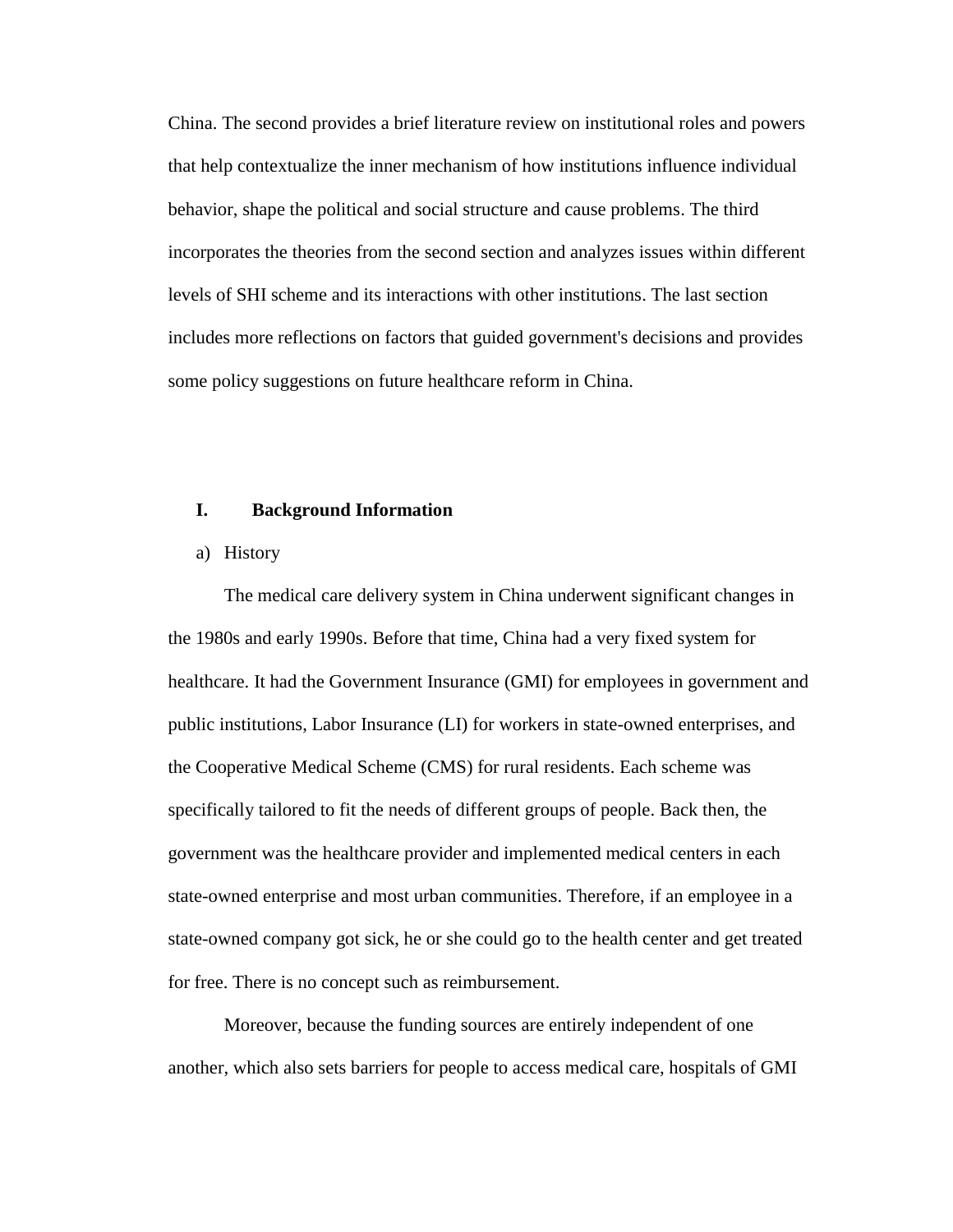are not overwhelmed by patients. For rural residence, the Cooperative Medical Scheme relied heavily on "barefoot doctors." This type of doctors are initially farmers who received some medical training and are willing to help rural communities. They received additional training from year to year. That is why the medical insurance system still worked pretty well even with far fewer trained doctors and with the baby boom in the late the 1960s because the government had complete control over medical cost and the majority of citizens are either in rural areas or state-owned company. But as the economy changed from planned to market economy, and as the population grows in the 1980s, this system was no longer effective because many non-state own companies emerged and people who worked in those firms did not qualify for any existing scheme of medical care.

By 1998, 47% of all residents, and 87% of rural residents had no health insurance.  $2^{\circ}$  More specifically, the supply of doctors could not cope with the significant increase in the demand for doctors, and the central government found it inappropriate to leave healthcare unchanged while free-market principles guide most of the market. The government then reduced financial investment for health facilities and allowed them to earn more money from service fees and sales of medication, but refused to let doctors shift freely from the public to the private sector. This decision later caused significant drug price discrepancy between hospitals and local pharmacies stores, which I will mention in detail very soon.

The central government then adopted another system called Social Health Insurance (SHI) to cope with the political and economic changes. This system, very similar to Health Maintenance Organization (HMO) in the United States, provides

 $2$  LIU Kai (P1)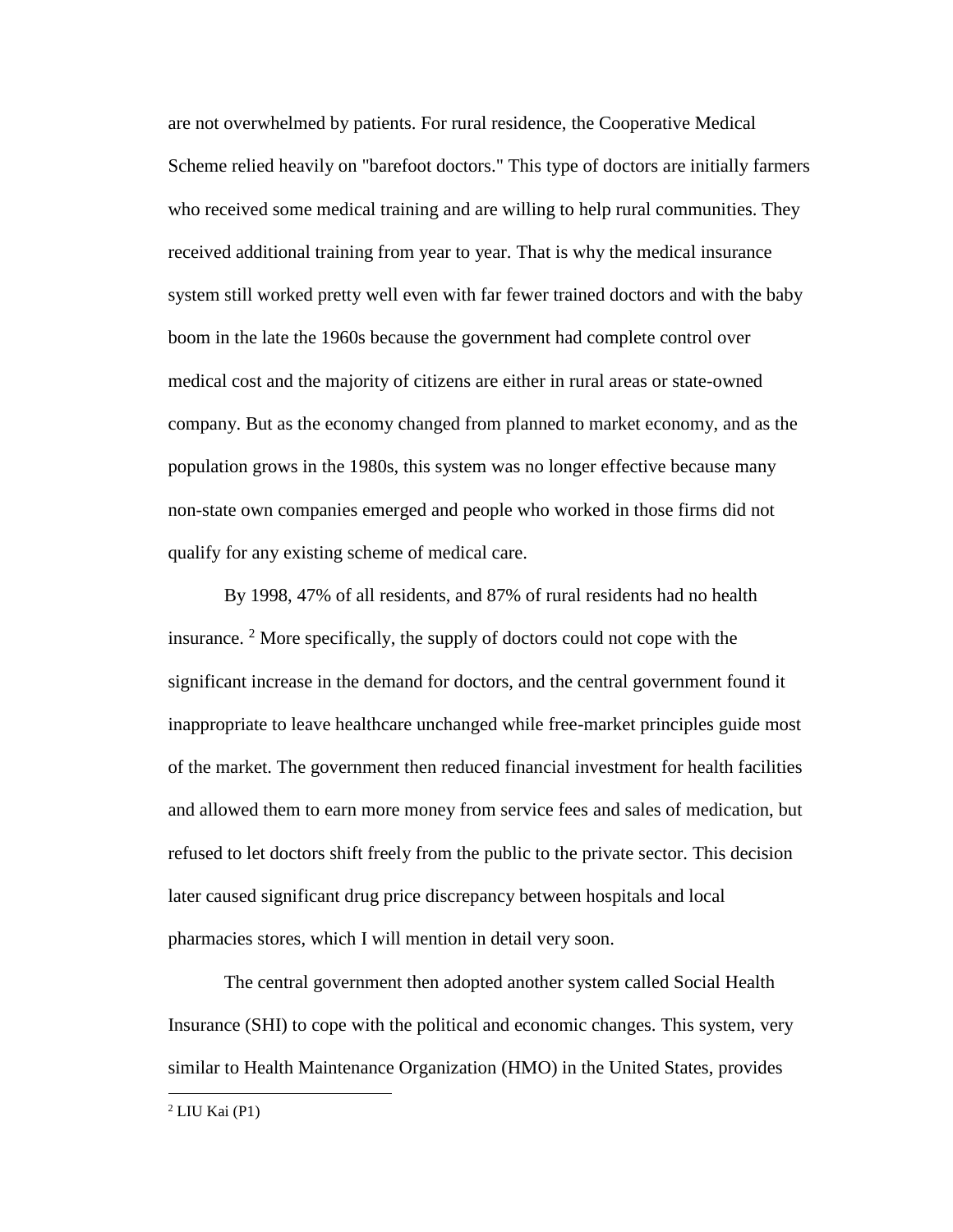healthcare service for a fixed annual fee<sup>3</sup>. Individuals pay part of the fees, and employers pay the rest. SHI agencies corporate with some health facilities and manage to provide medical care at a lower price. It acts as a third-party agent that interacts with both health facilities and patients. The central government believed that the free market economy would exacerbate the impact of imbalance of power and asymmetry of information between doctors and patients. More detailed mechanism of SHI will be mentioned in later sections.

## b) Different Types of Health Facilities

 $\overline{a}$ 

Together with the adoption of SHI, the Chinese government also created a hierarchical medical care system with an intention to better allocate medical resources. It distinguished many types of health facilities: hospitals, grassroots healthcare institution, and other health institution such as centers for disease control and pharmacies. For this study, we will only focus on hospitals. In general, there are primary, secondary, and tertiary hospitals, which are all public hospitals. Although there are some private hospitals, the general public doesn't trust them as much. Moreover, the insurance that most people purchase does not give them good reimbursement rate at the private hospital. Therefore, public lose another incentive of going. Primary hospitals exist in rural areas, normally with less than 100 hospital beds. Secondary hospitals can exist both in rural or urban areas. They have more than 100 but less than 500 hospital beds. Tertiary hospitals have more than 500 hospital

<sup>3</sup> More information on annual fixed cost can be found at BBC News-G-I-Health Maintenance Organization's website (http://news.bbc.co.uk/2/hi/in\_depth/americas/2000/us\_elections/glossary/gi/652064.stm)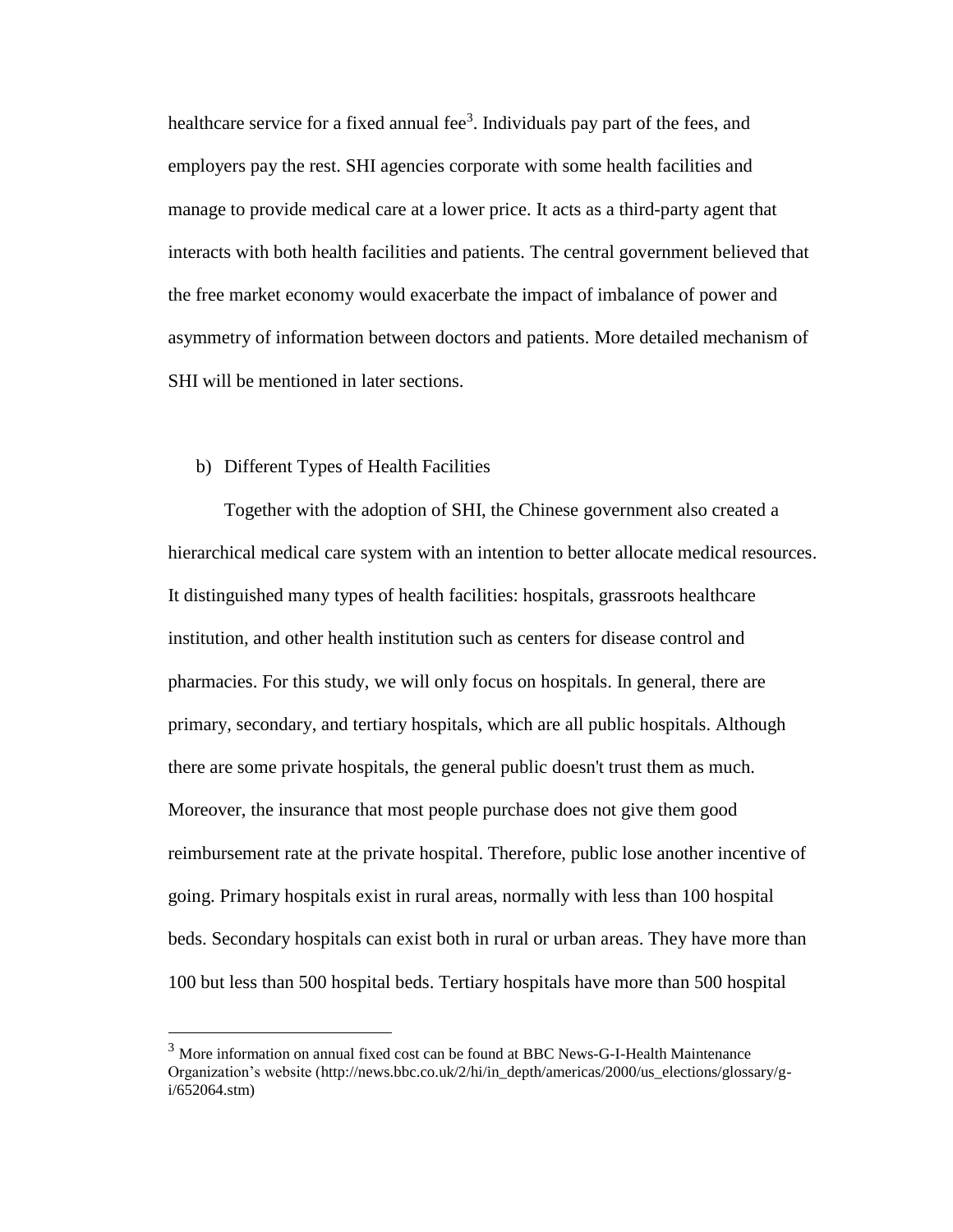beds. Obviously, more hospital beds also indicate more medical resources and more prestigious doctors. Until 2013, there are 1082 tertiary hospitals in China<sup>4</sup>. As it turns out, those individuals with SHI insurance tend to go to tertiary hospitals more often than they go to primary and secondary hospitals.

#### c) Current Market Problems

In general, if we look at some indicators that economists often use to measure development, China is doing a great job compared to its neighbors. India<sup>5</sup>, another fast-paced developing country with large growing populations in Asia, is not doing nearly as well as China regarding its life expectancy. The World Bank data shows that from 1940 to 2014, China's life expectancy rates increased from 43.778 in 1960 to 76.117 in 2015(growth rate 73.8%) and that of India increased from 41.17 to 68.33 (growth rate 66%) during the same period. Moreover, China's child mortality rate per 1000 live births decreased from 119.4 to 9.9. Concerning the insurance coverage rate, the percentage of people who are insured was over 90% in 2010, claimed the government.<sup>6</sup> The out-of-pocket spending on medical care decreased from 93.783% in 1995 to 72.374% in 2014<sup>7</sup>. All these data suggest that the adoption of SHI has been very successful in improving the quality of healthcare and its accessibility to the public in China. However, other phenomena indicate otherwise. Three notable things in current markets are in line with the paradox: 1) increasing sudden death of doctors;

<sup>&</sup>lt;sup>4</sup> The data is collected by China Medical Care and Birth Control Department, and is released in its 2014 annual Report. More data can be found on its website

<sup>(</sup>http://www.moh.gov.cn/guihuaxxs/s10742/201405/886f82dafa344c3097f1d16581a1bea2.shtml) English translation is currently unavailable.

<sup>5</sup> The comparison with India uses data from the World Bank

<sup>(</sup>https://data.worldbank.org/indicator/SP.DYN.LE00.IN?locations=CN-IN)

<sup>6</sup> News Report of Ministry of Health of China (2011) from

<sup>(</sup>http://www.moh.gov.cn/publicfiles/business/htmlfiles/mohncwsgls/s3578/201103/50979.htm)  $7$  World Bank Data can be found at

<sup>(</sup>https://data.worldbank.org/indicator/SH.XPD.OOPC.ZS?locations=CN)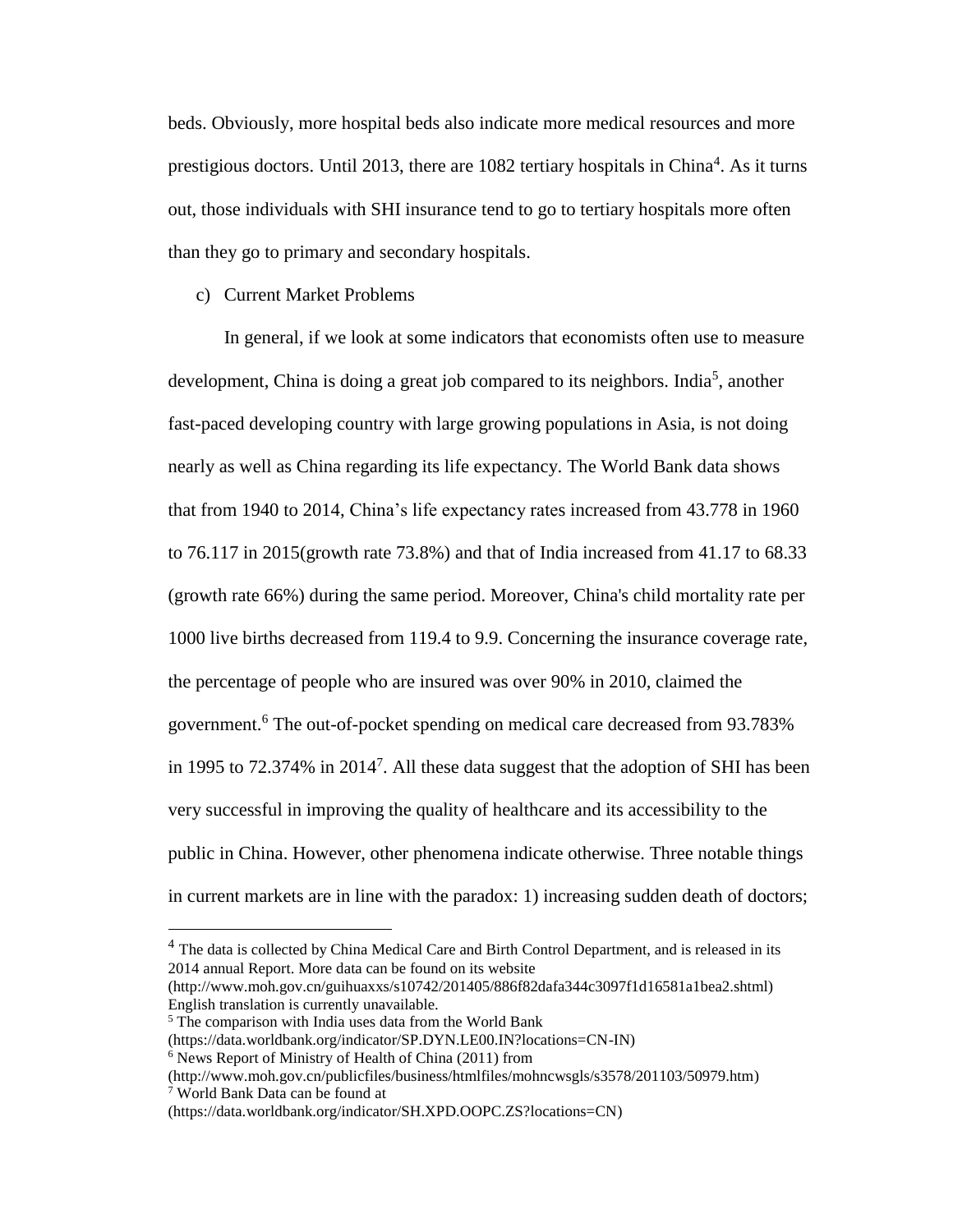2) increasing violence towards doctors; 3) over-prescription of medications; and 4) decreasing supply of doctors, especially in primary and secondary hospitals.

First, there has been increasing number of doctors who experienced sudden death**.** Ever since 2012, the number of reported deaths has risen by more than 50%. A detailed report done by the *Chinese Medical Journal* in 2016 listed 100 doctors that have suffered certain deaths in 2015 and included their gender, age, department, working location, type of hospital, and cause of death. Surprisingly, almost 90% of doctors in the report were below age 45. More than half of them worked more than 12 hours per day before death. 86% of the doctors who died were working in tertiary hospitals. Doctors who worked in anesthesiology and orthopedics departments were more likely to die. The cause of death for 24% was the heart attack, yet the cause of death was undiagnosed for 56%. One apparent reason is the enormous working pressure and long working hours experienced by the doctors. Although the sample size of this report is relatively small, Dingxiang Research Center, one of the most popular independent research center in China, conducted a self-report project that includes 30,000 doctors working in different department and locations of China and got a similar result—that doctors work too much in China.

Second, there has been increasing violence against doctors and medical staff. According to the National Ministry of Health, this type of violent incidents increased from 10,000 in 2007 to more than 17,000 in 2010<sup>8</sup>. In this situation, violence includes verbal abuse and threat, physical attack, destruction of property, and even murder. Most people who are involved in these attacks are from rural areas, and it is partly

<sup>8</sup> More details can be found on The Economist website. (https://www.economist.com/node/21559377)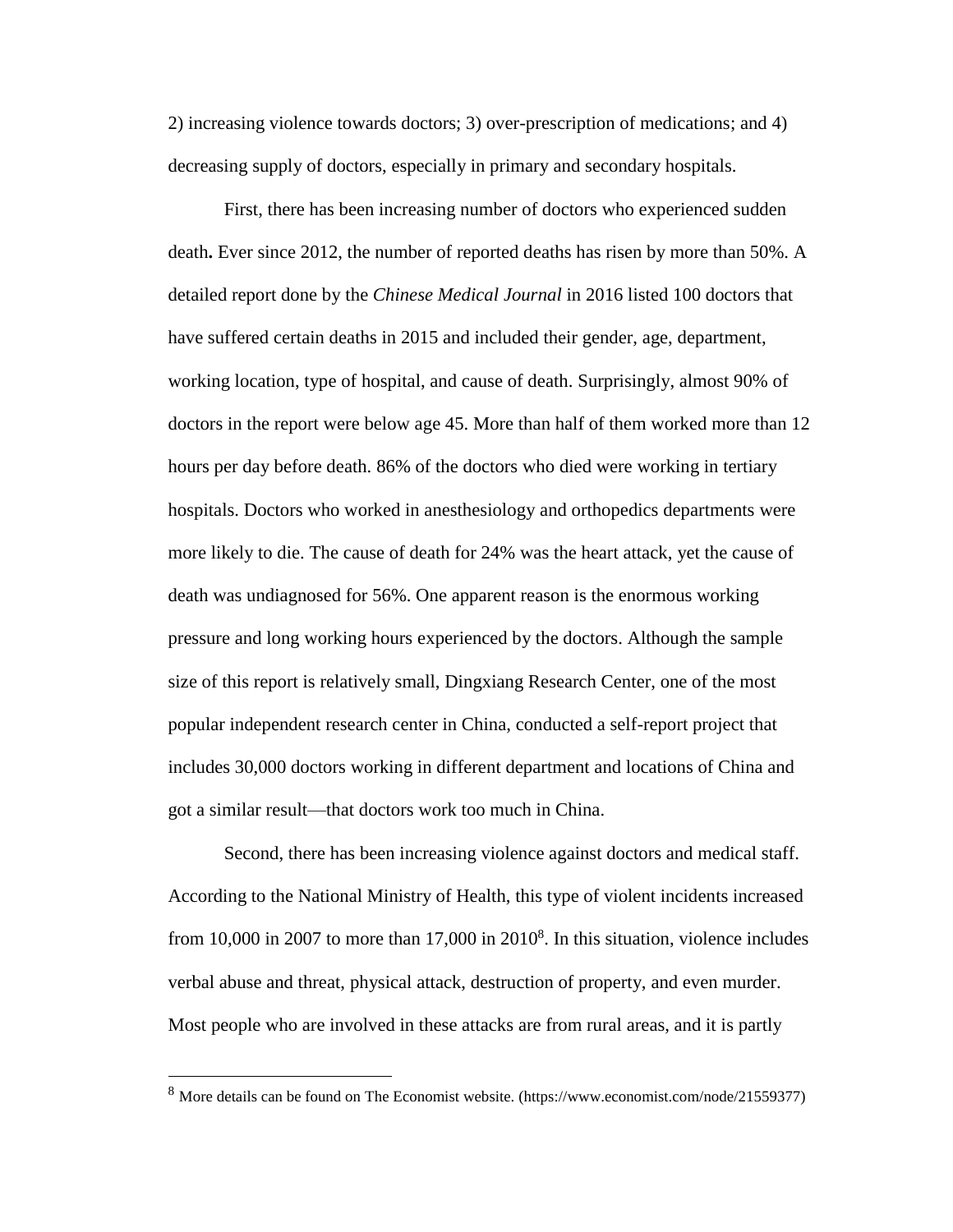due to the lack of education, and general social perception of doctors. One typical case is an attack that happened in Shangdong Province on June 15, 2017. A truck driver got into an accident on a freeway and was sent to a hospital immediately. However, due to the severe injury, doctors could not save him. His family members then organized a group of people to come to the hospital and blocked the front gate of the hospital with several trucks. They then went in front of the ICU (Intensive Care Unit) to abuse and attack medical staff. Because this violent attack, this hospital in Shandong shut down for 20 hours. The family members asked for 300,000 RMB for compensation. They believed it was utterly the hospital's fault that caused them to lose their family member. The principle of the hospital revealed the interview later that they had to give money to them to keep the normal operations of the hospital because while the violent attack happened, 100 other patients need to see doctors. The police then arrived and arrested six people who participated in this brutal attack and obligated them to return the money.

There are many other incidences like this, some of the more severe ones involve murdering medical staff. People who start violent attacks tend to be people from rural areas. Although their violent actions are partly due to extreme sadness of losing family members, this increasing trend of violence also reveals a more profound social problem of China that the citizens, especially rural residents, lack public education and have erroneous perceptions about doctors. Many rural residents don't know much about their health insurance plan, how to get reimbursed, what is covered, and that the paperwork they sign before any surgery waives doctors' responsibility. They also don't respect doctors very much because they believe doctors are merely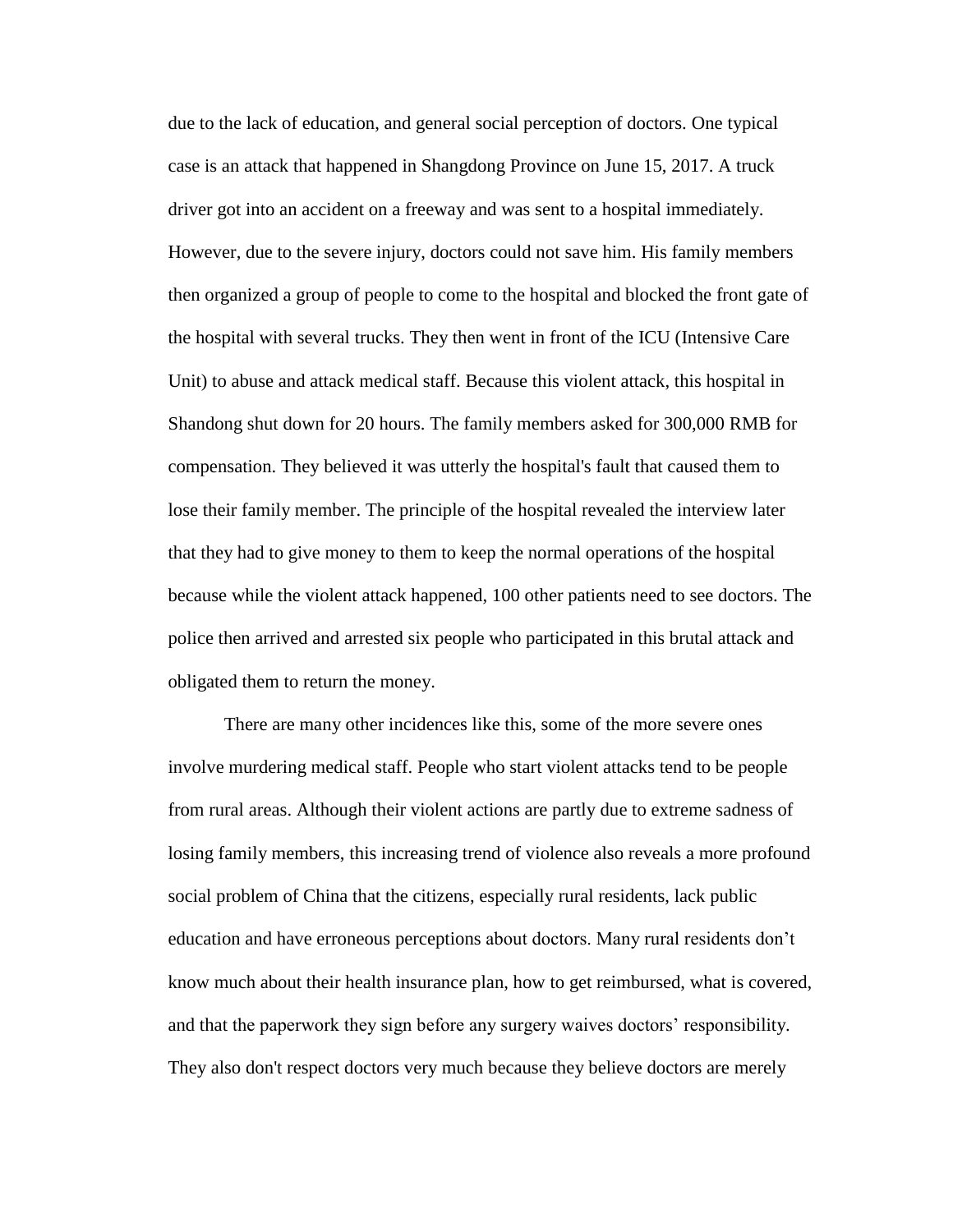public servants who need to satisfy their need in all circumstances. If doctors fail them in any way, they have the right to revenge and punish doctors in any way they want. However, this is incorrect.

Third, it follows that the phenomenon of over-prescription is widespread. According to the Dingxiang Research Center, the average annual salary for doctors in China is 11,638 USD, which is not much higher than that of a hotel receptionist. Especially with the overworking problem and increasingly violent actions, there are more risks to be a doctor. However, it is implausible that existing doctors will exit the market because it is too costly. More specifically, they spend at least seven years studying in medical schools and hospitals to become doctors. Their expertise is not going to add much value if they exit the medical field. Since the opportunity cost of leaving the market is too high, they will try to maximize their benefit to compensate their low salaries and other risks. As mentioned in the background section, after the 1980s, the central government cut off the financial aid to health facilities but allow them to make money from service fee and medications. That is when medicines become an essential way to earn extra incomes. In China, it is common that for the same drug, the price in the hospital is about 15% higher than that in the pharmacies store. Doctors will very often prescribe unnecessary medications or the more expensive drugs to patients.

There are many reasons why patients are okay with the over-prescription. First, some people may not be aware of the price difference between hospitals and pharmacy stores. Second, it is also convenient for them to buy medicines in hospitals because their search cost is lower. In economics, rational consumers will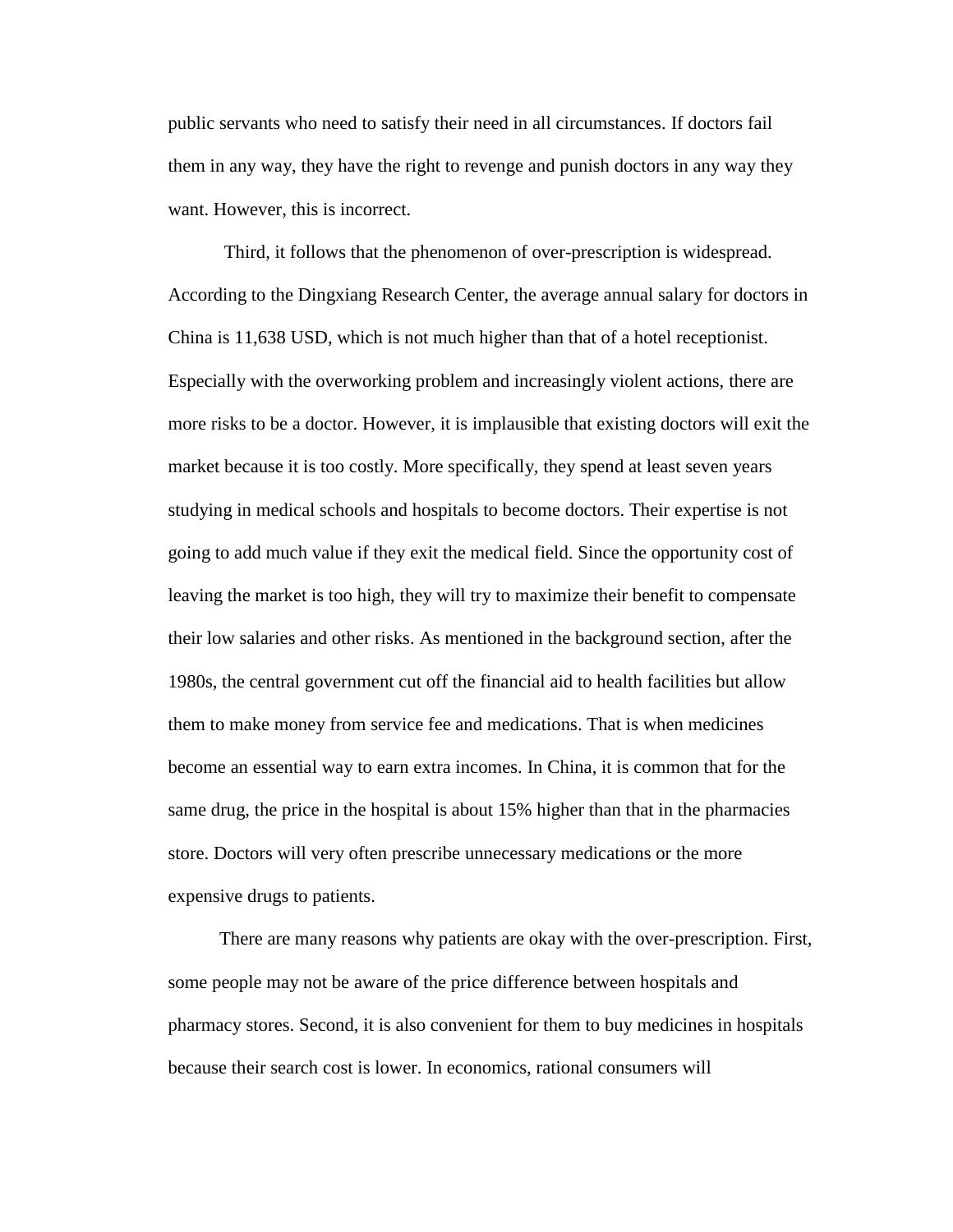continuously seek for a better product until the marginal cost of searching exceeds the marginal benefit. In this case, some patients find it too time-consuming to go to another pharmacy store as they have already spent so much time in the hospital. Moreover, some hospitals have their research center and their unique formula for specific diseases. The mentality of patients is that if they are buying the selfdeveloped medicines in the hospital anyway, they might just as well purchase everything else that doctor prescribed, even if it is 15% more expensive.

The most up-to-date information indicates that the government just enacted a policy that closed the gap between the prices of most medicines in the hospital and pharmacies. This policy, to some extent, alleviates the problem and avoided some inefficiency of the market, but it does not change the core problem. According to my interview with an employee who works at State Drug Administration in Chongqing, doctors have different ways to get around it. As she says, drug companies usually corporate with health facilities and they share some parts of the revenue with doctors for each drug they sell. The selling price is cut down by 15% means the amount doctors can receive is 15% less. There is still a gap between the cost of medication and the selling price. By prescribing more additional medicines to patients compensate their 15% loss. Moreover, they can ask patients to do some unnecessary CT, X-Ray, and examination fee. "Until there is a very well-developed system that can prevent all those things from happening, I am not very confident how effective the price drop is" (Y. Zhang, personal communication, January  $25<sup>th</sup>$ , 2018). My interview also included some medical staffs who work at one Tertiary hospital in Chongqing. When I asked him about this policy change, he said: "even though the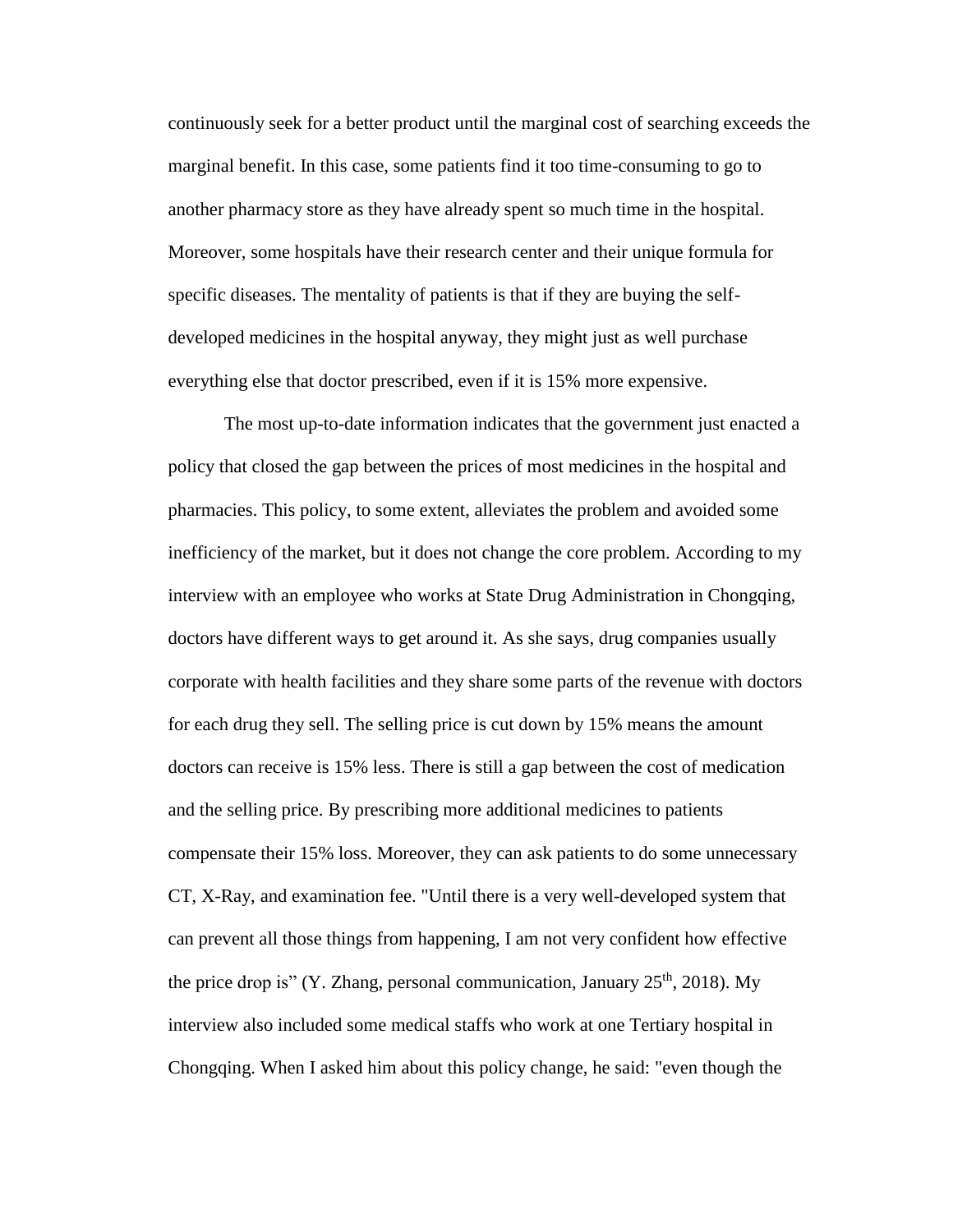state is going to provide some funding to compensate the loss of interest in medicine sale, it doesn't mean doctors can be better off. The funding is to the health facility in general, not doctors directly". (Y. Zhang, personal communication, March  $22<sup>nd</sup>$ ,  $2018$ ) It implies if corruptions within the hospital system exist, which is very likely, the decrease in drug price wouldn't be very helpful for doctors.

Fourth, the number of medical school graduates are decreasing significantly year by year. As Dingxiang Research center reveals, among 600,000 medical school graduates in 2012, only about 100,000 students end up being doctors. It also seems intuitive based on everything else that is happening in the market. In general, each person does cost and benefit analysis before making any decisions. More and more doctors think that all risks of becoming doctors are not fully compensated by their salary and bonus, neither do they receive enough respect from patients. China is, in fact, one of the countries where doctors get paid the lowest wages<sup>9</sup>. However, this problem is very severe if China wants to keep reforming the healthcare system, as doctors are one of the most critical components in healthcare delivery system. When the supply of doctors decreases, the remaining doctors will suffer more because they need to see more patient per day. With higher demands for medical treatment, doctors are more likely to make mistakes during their work, which will cause more patients act more violently towards them, and it will further deter new doctors to enter the market and stimulate existing doctors to leave the market. These problems are all

 $9$  More detailed comparison can be found Doctor CPR's website, which is trusted by 300,000 physicians. It takes many factors into consideration: varying cost of living between countries, differences in tax rates between countries, different demand for medical jobs in each country, etc. (https://www.doctorcpr.com/blog/countries-where-doctors-get-paid-the-least/)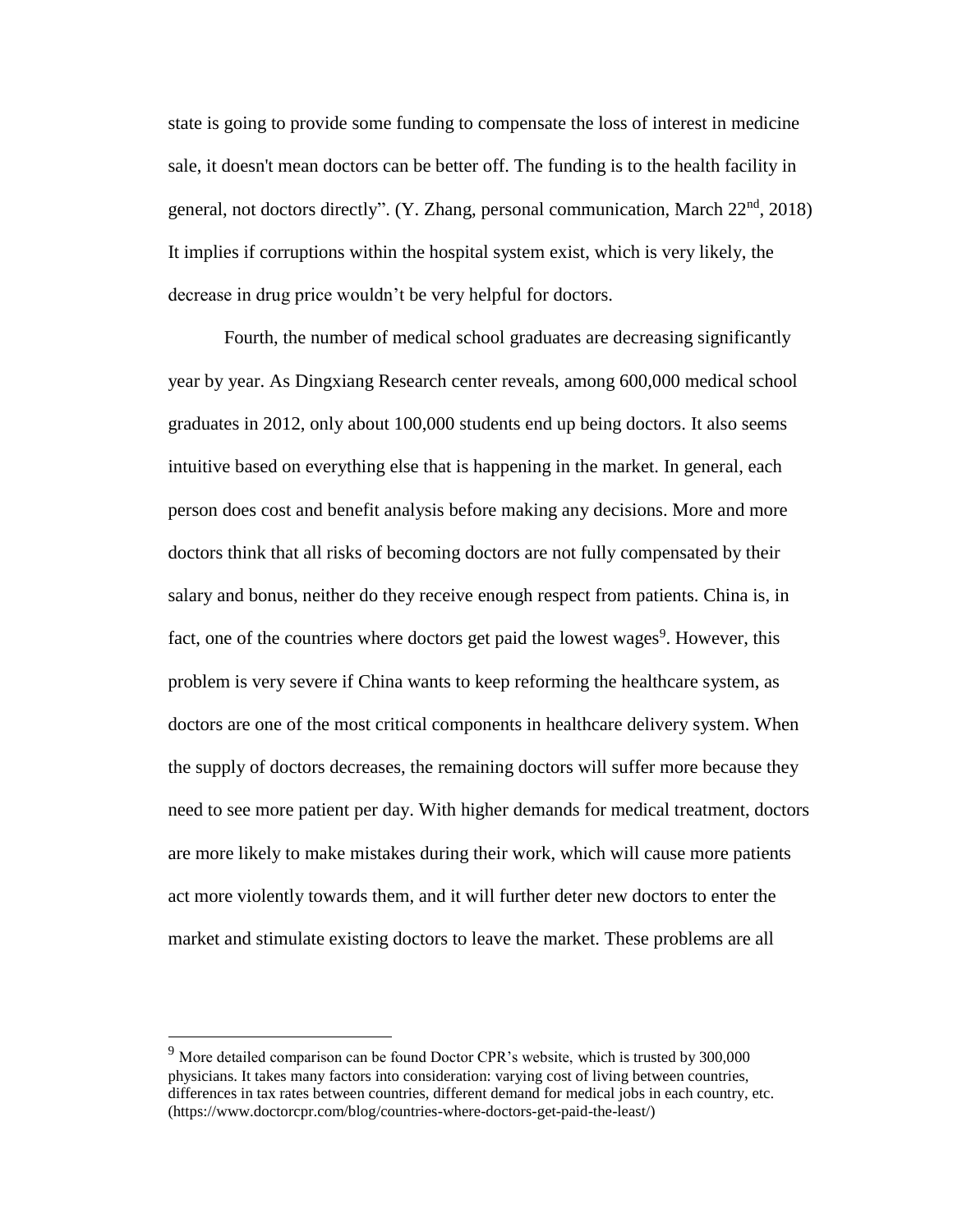intimately connected to each other. With no further intervention, this loop will go on and reinforce itself.

#### **II. Literature Reviews**

The current problems that I identified involve many departments, individual decisions, and other factors. The invisible hand that is contributing to everything is in fact institutions. Although our understanding of institutions today has not been advanced enough to accurately determines the roles of institutions in each society, it will still give us a lot of insight about potential pitfalls of institutional reforms, or help us understand the structural reasons for economic success. Acemoglu and Robinson (2008) argue that economic indicators such as income per capita or savings rate are not sufficient in explaining the economic development. Although higher income per capita or higher savings rate does imply more human capitals, better living standards, and more political resources, etc., it does not help us understand why some countries are more developed than others, or why some are having significant growth while others are experiencing political instability. Although many current empirical studies don't show a direct correlation between the economic status of a country and its institutions, as Dani Rodrik points out, it is still possible to do a backward explanation: trace the cause to institutions based on what is happening in real world.

We need the same logic to truly understand all problems of Chinese healthcare market. Instead of blaming the market inefficiency to angry patients or doctors' lack of ability to carry out excellent services, we should look at institutional reasons that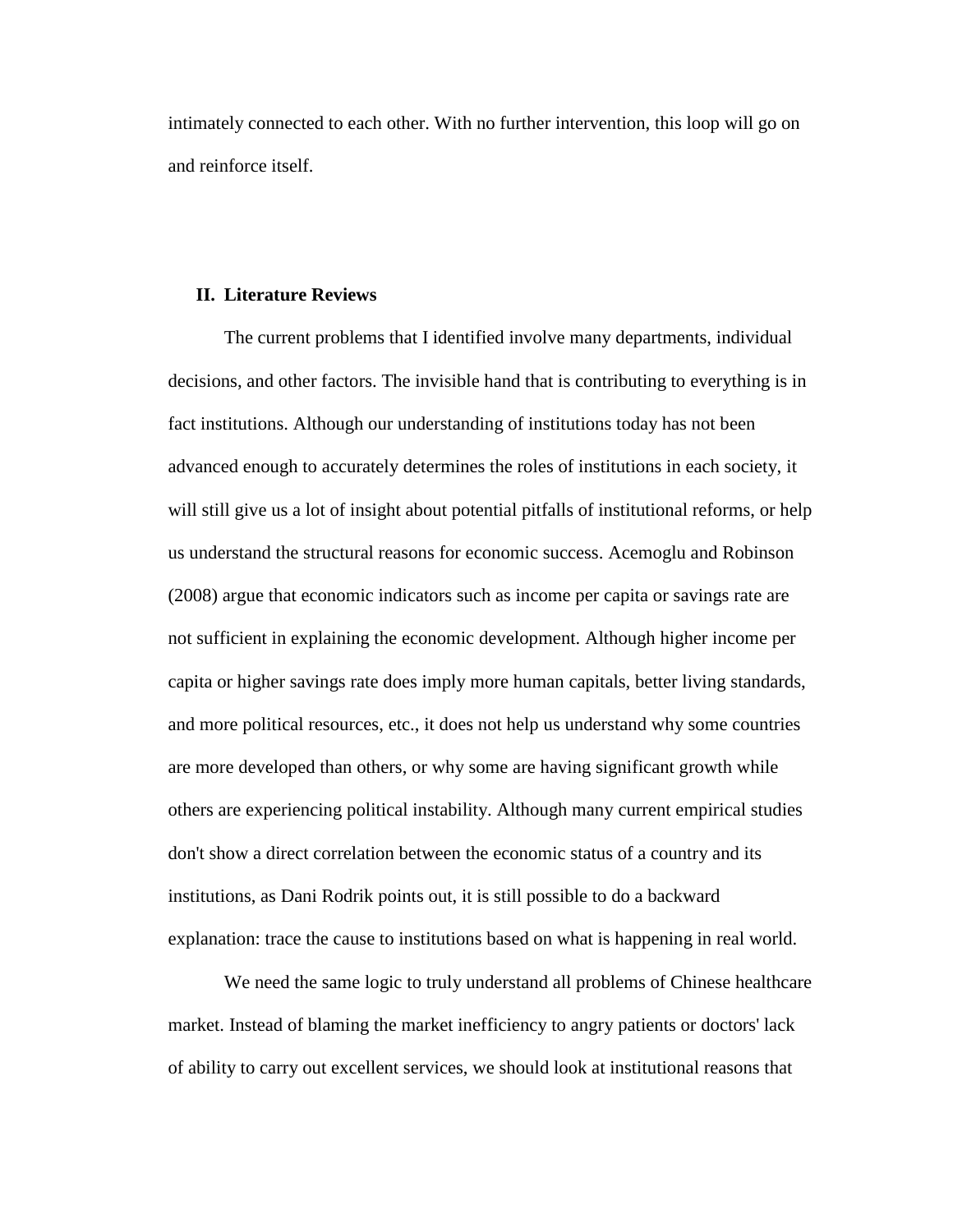shape the status quo. Especially for countries like China, where political power is very centralized, many things are beyond individuals control. The government intervention is much more present in various aspects of society—such as in education, healthcare, financial markets, etc. Had the medical insurance system been different, such as setting barriers to enter tertiary hospitals, the tertiary hospitals are not going to be as crowded, and there will be less angry patients, and doctors have time to serve each patient well. However, we need to acknowledge the fact that Chinese citizens are less free both economically and socially compared to those in most of the western countries<sup>10</sup>. It is therefore essential to find reasons in institutions such as government and other political and social structures. However, institutions are vague in a sense that most people are not sure what roles can institutions play, what powers do institutions have, and through what mechanisms can institutional powers be emancipated.

# 1) Institutional Roles

Douglass North propose the definition of an institution as "the rules of the game in a society, or more formally, are the humanly devised constraints that shape human interactions<sup>"11</sup>. Institutions exist in places such as education department, schools, DMV, hospitals, etc. and serves as structural support for those departments and organizations. One crucial feature of institutions is that they shape people's behaviors through incentives. For example, if SHI agency wants to encourage more people to go to the Primary and Secondary hospital, they can raise the reimbursement

<sup>10</sup> 2018 Economic Freedom Index (https://www.heritage.org/index/ranking)

 $11$  Acemoglu and Robinson (2008) P2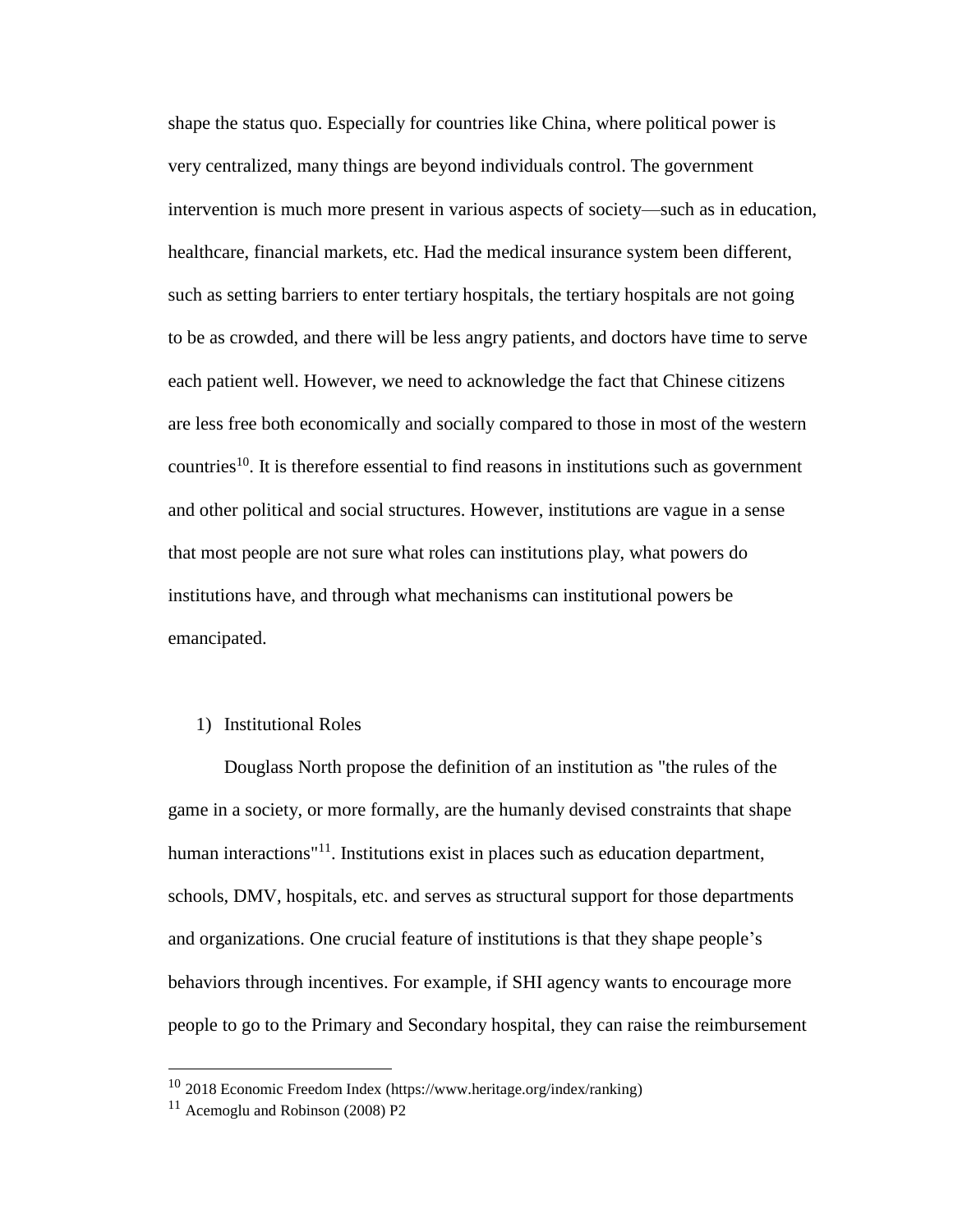rate in primary and secondary hospitals. Ideally, some people who care about out-ofpocket spending on healthcare will change their behavior, and thus SHI can relieve the pressures experienced by the Tertiary hospital. When an institution does not achieve its intended goal, it means it fails to provide enough incentives to its targeted group. In general, there are two types of incentives failures. First, the institution itself fails to give efficient, direct orders. Second, the effectiveness of incentives heavily relies on multiple institutional interactions. In the second case, the central government may have the right guidelines, but the institutions below the central ones can have very inefficient communications that make it impossible to achieve the intended goal. In this thesis, we will focus on whether SHI agencies and central government provide adequate incentives for their targeting groups of people to ensure an efficient market outcome. I argue that both types of incentives failures are present in Chinese Healthcare market, but the second one is more dominant.

Acemoglu and Robinson also highlighted that there is not a universal function that institutions need to fulfill. Instead, local economic and social context determines the purposes of an institution and its effectiveness. This idea will help us prioritize different factors that contribute to the problem. By considering historical facts, we will have a better understanding of whether current problems are temporary because of structural change or essential that need to be fixed right away. For example, back in 1949, when the Republic of China was established, China had severe financial crises and precarious, unstable political situation due to World War II and Civil War.<sup>12</sup> The government's absolute control over the means of production was efficient

<sup>&</sup>lt;sup>12</sup> Office of the Historian, more detail at (https://history.state.gov/milestones/1945-1952/chinese-rev)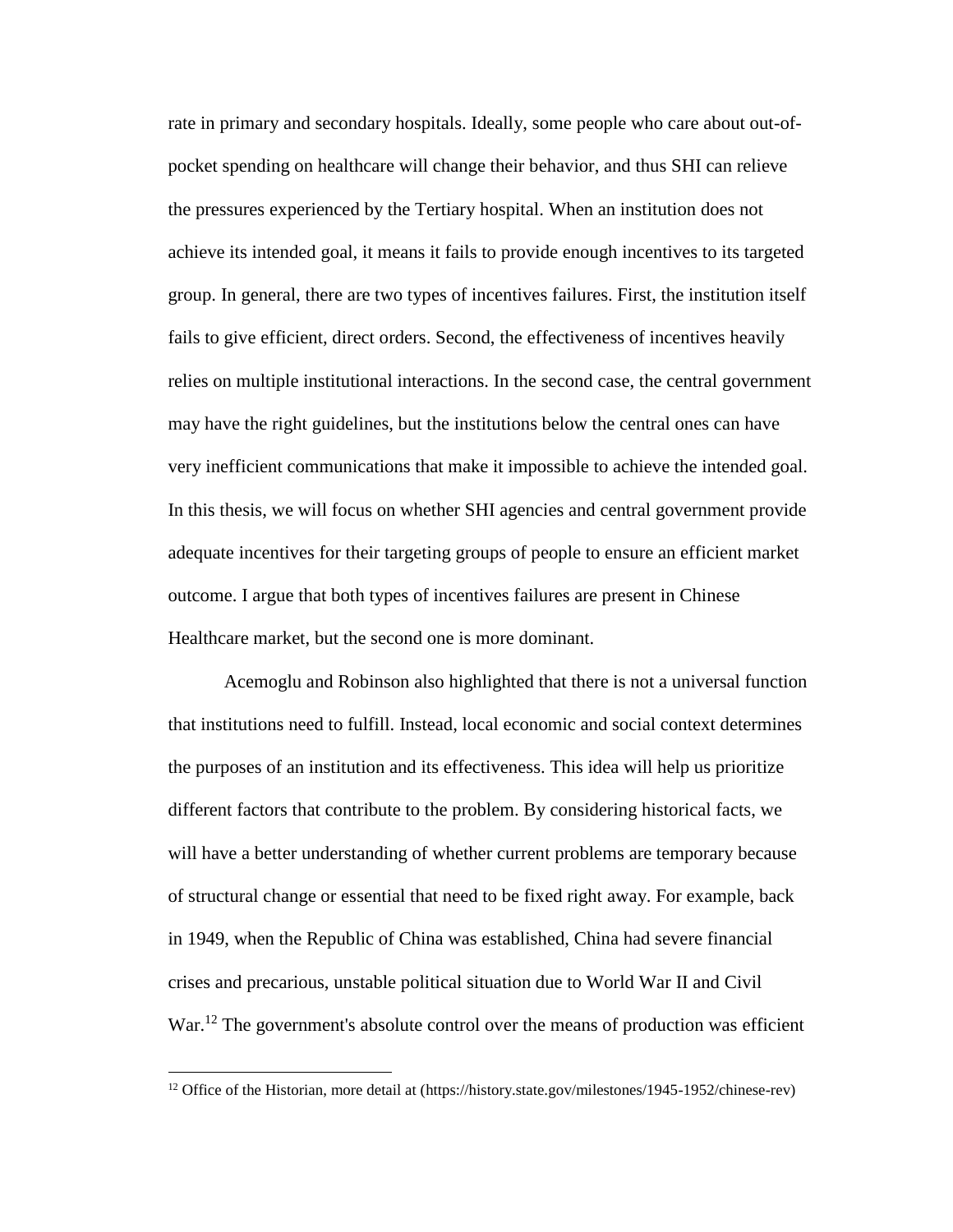in minimizing social problems and generating economic growth back then because it controlled the wage and unemployment rate. This political reality shaped healthcare schemes in the planned economy, and later economic reform paved the way for the market economy, which leads to the adoption of SHI. The policy can be effective right after the adoption, but it takes longer for the related organizations to adjust to the changes. Therefore, in later analysis, if problems are due to this type of changes, it shouldn't be the priority in policy design.

# 2) Institutional Powers

Acemoglu and Robinson well explained the importance of analyzing institutions in solving economic and social problems, and Michel Foucault (1998), a French philosopher, developed a theory that helps us contextualize the power of institutions in a different perspective. He sees the institution as one place that stores power and defines the truth in society. According to him, truth does not exist in an absolute sense, rather, it is told. The institutional setup determines what types of discourse it accepts and what function it serves in a particular context. For example, there is no absolute truth about the role of the doctor in society. The fact that Chinese central government claims that all tertiary hospitals public automatically constrain doctors in public sectors, which conveys a message to the public that doctors are public servants. The perception of doctors in the United States is very much different.

An institution also has mechanisms and instances that enables one to distinguish true and false statements and the means of sanctions under each scenario;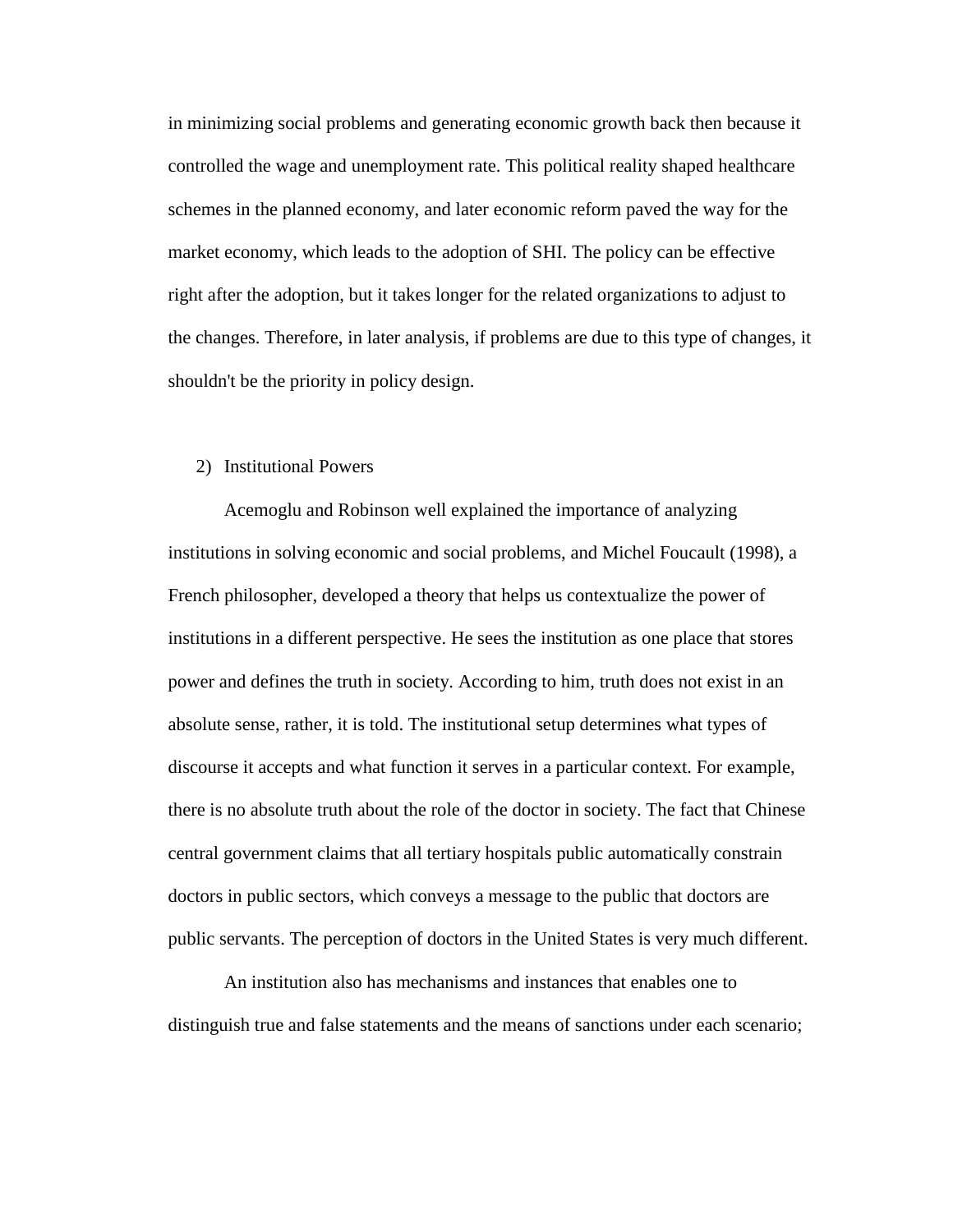the techniques and procedures accorded value in the acquisition of truth<sup>13</sup>. One example is the written law. It identifies crime and sets punishments for each violation. According to him, power is reinforced or continuously redefined through institutions such as the education system, the media, or economic structures. The institution can also send messages in an invisible way and make people internalize them. Therefore, once a social norm is formed, it gets embedded in social and cultural life, and it will take even longer to eliminate. I will later show how the Chinese government shaped urban and rural development, which created a norm that makes the distribution of medical resources more difficult.

However, this is not to say that institutional power is necessarily negative; instead, it is a powerful tool that can help us rule the society. As Foucault points out, "we must make allowances for the complex and unstable process whereby a discourse can be both an instrument and an effect of power, but also a hindrance, a stumbling point of resistance and a starting point for an opposing strategy. Discourse transmits and produces power; it reinforces it, but also undermines and exposes it, renders it fragile and makes it possible to thwart"<sup>14</sup>. The use of power can be strategic: not only can we trace some causes back to institutions, but also we can try to solve the problems using institutional approaches. In next section, I will analyze the efficiency of institutions and their role in economic success by looking at whether an institution provided appropriate incentives to its targeted groups, if not, which type of incentive failure caused the problem.

<sup>13</sup> Foucault, in Rabinow 1991

<sup>&</sup>lt;sup>14</sup> Foucault (1998), P100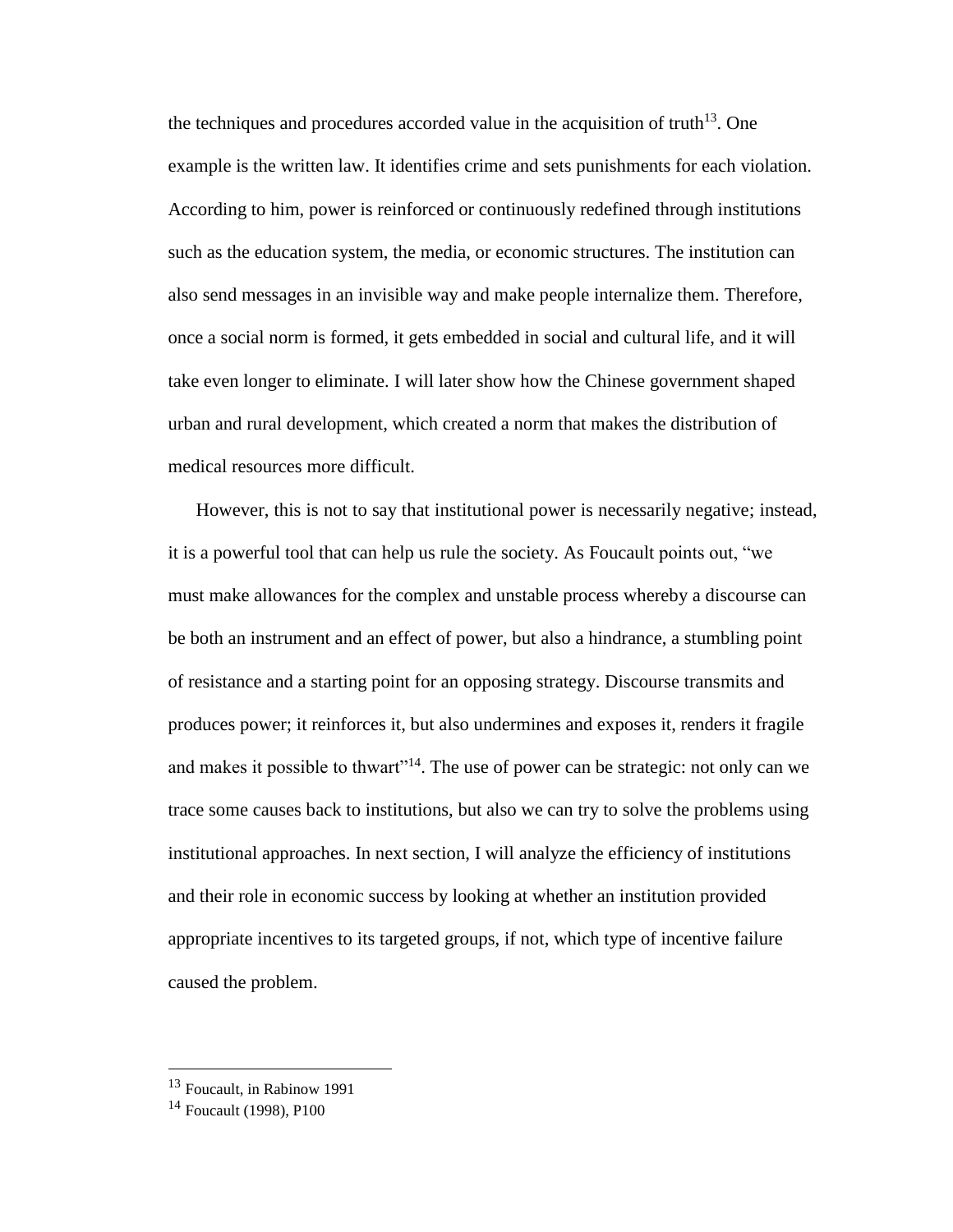#### **III.Unveil the Institutional Problems in Chinese Healthcare Market**

Granted that many factors have contributed to the problems in Healthcare delivery system, I argue that the inefficient institutional arrangement is the critical factor. In this section, I will incorporate the theoretical frameworks that I laid out and carefully analyze the inner institutional mechanism that contributes to the current market failures. I will examine 1) institutional problems within SHI system itself; 2) power decentralization within SHI and between other departments; 3) market stigmatization for doctors; 4) inefficient urban vs. rural distribution of health resources; and 5) remaining problems of one-child policy. The scale of institution goes from small to large. The first two are pretty straight-forward, the last three are more about analyzing how central government's decision shapes social facts and, in turn, influence the Healthcare reform. After understanding what went wrong in each layer, we will be able to track down the real roots of the problem and thus have a better idea of how to reform in the future.

But first, it is necessary to give a brief introduction of SHI in China. In general, SHI does not have its own independent agencies. Instead, SHI department corporates with six big Chinese insurance companies<sup>15</sup> and entitle them to be SHI agents. These six companies add together shares  $53.53\%$  percent<sup>16</sup> of the insurance market, and they have many offices in different cities. In total, there are thousands of SHI offices in China. SHI agencies intend to serve as a mediating role to better enhance patients' negotiation power and create incentives for health facilities to act

<sup>15</sup> Six big insurance companies in China are: Taikang Insurance and Financial Service Group, China Life Insurance Company Limited., Ping An Life Insurance Company of China Ltd., New China Life Insurance Company Ltd., China Pacific Insurance (Group) Co., Ltd., and PICC Life Insurance Company Limited. <sup>16</sup> More detailed data can be found on Sina News:

<sup>(</sup>http://finance.sina.com.cn/money/insurance/bxsd/2018-03-13/doc-ifyscsmu9081231.shtml)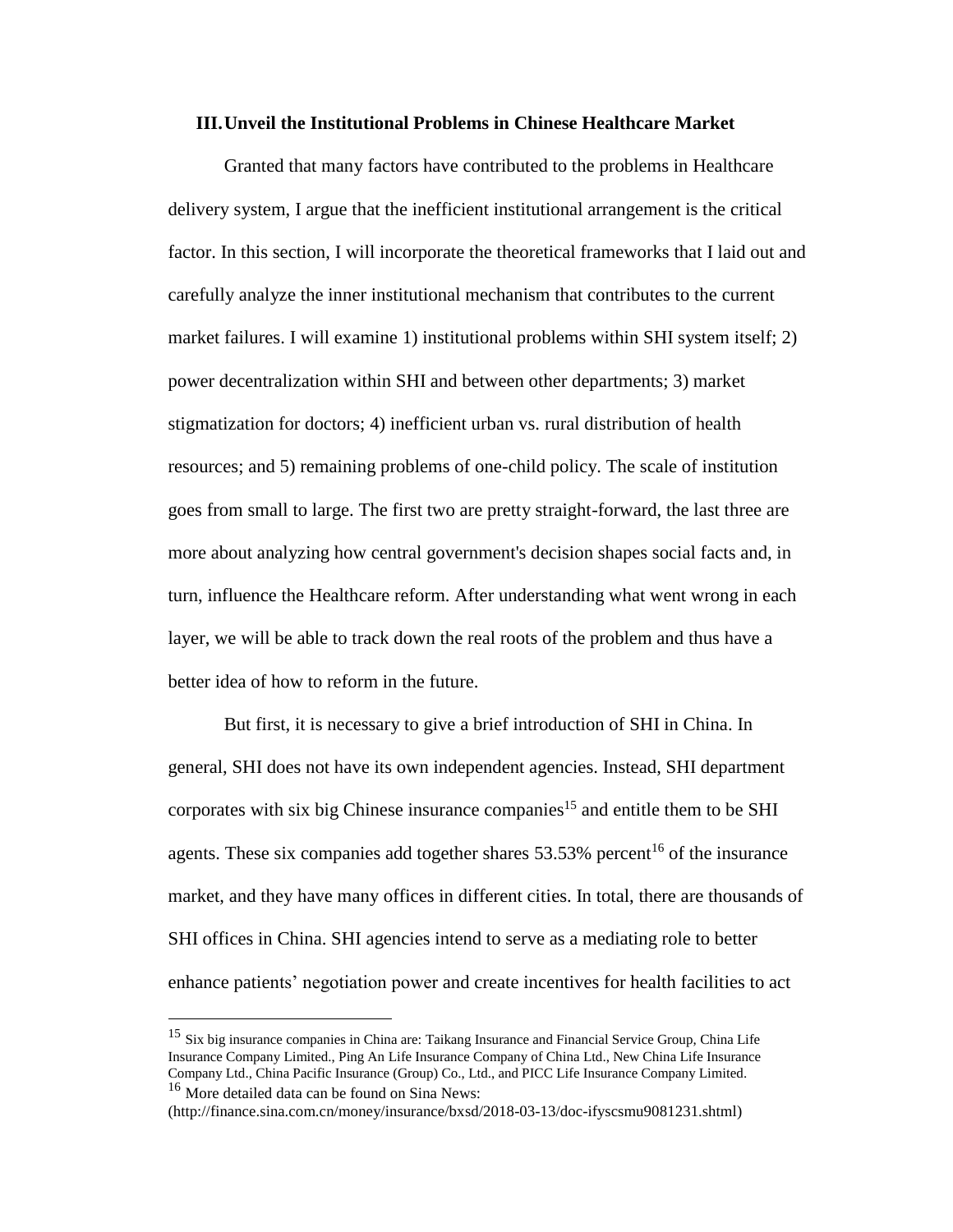more efficiently. Essential duties of SHI agencies are to collect premiums and pool them, to sign contracts with health facilities, and to raise its own funding to ensure the reimbursement and generate its own revenue. Ever since the adoption of SHI, the government is no longer the provider of healthcare service, but merely a purchaser of such services. But it sets crucial guidelines about how insurance plans work.

The most visible character of Social Health Insurance plan is that each enrolled individual has one personal account and one pooling account. The fixed insurance fee each month is paid partially by the corporation where the person works, and partially by individuals. The part that is paid by corporations will go into the pooling account that SHI agencies can manage. It can be beneficial when an enrollee has big diseases. The reimbursement mechanism of Big Disease Insurance, which is part of the SHI benefit, is like this: for the total cost that is below 40,000 RMB, the pooling funds pay for 85% of the cost; for the amount between 40,000RMB to 80,000RMB, the insurance covers 90% of the cost; for the total cost that is above 80,000RMB, SHI agent draws from pooling funds and pays for 95% of the cost. The ceiling for each individual each year is  $150,000$ RMB<sup>17</sup>. SHI really wants to make sure the out-of-pocket spending is low. The pooling funds of SHI also consists of some government subsidies, but the amount varies from city to city. The average payment by employers is about 20% in China, compared to HMO in US 6.2% and 8.65% in  $Japan<sup>18</sup>$ .

One may criticize that the intervention of government is not necessary for this scenario because the competition among six insurance companies will eventually lead

<sup>17</sup>The source is from Official Website of SHI: (http://www.chashebao.com/yiliaobaoxian/17436.html)  $18$  Li Mingfu (2018)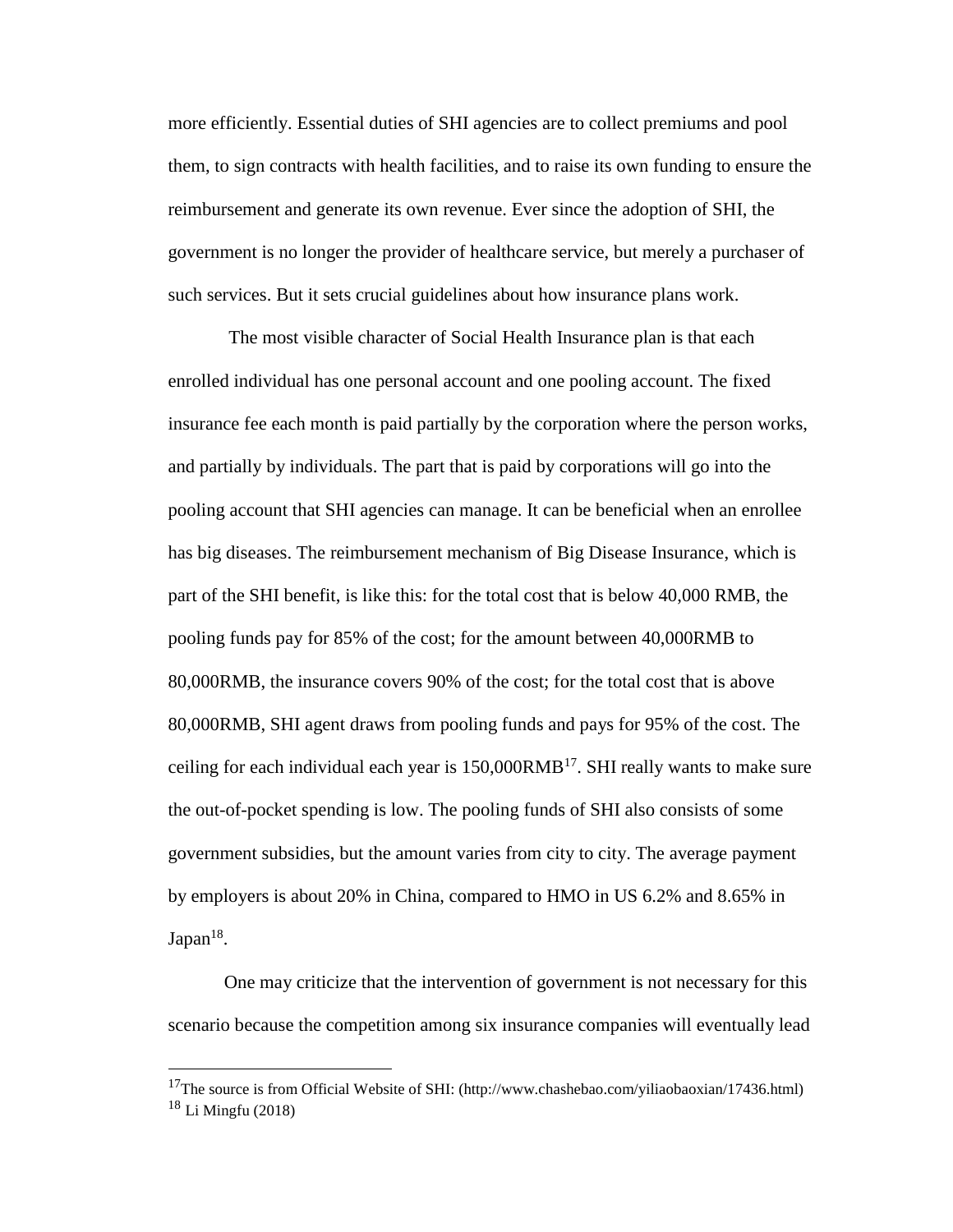to an efficient market. However, it is not going to be that way because of China's deeply rooted political ideology. Although China has already adopted the free market principle, many fundamental things such as welfare system are still guided by communist ideologies. This ideology highlights that government' intervention is the best way to maximize social interest. Healthcare is a merit good that everyone in need should have equal access to, regardless of his or her wealth. If the government let those insurance companies compete freely, the price of medical care will probably exceed the national goals, which will hinder SHI's ability to deliver benefits to citizens.

Although the function of SHI agencies sounds very simple and practical in theory, it is hard to ensure the ideal performance because SHI system suffers from different types of incentive issues brought by inefficient institutional alignment. In this section, I will first explain the problem in Three Parties' System, and then discuss three other aspects of institutional inefficiencies related to SHI. I argue that the structure of SHI is too loose to force a real change and that SHI has very complicated interactions with other departments, and national context does not permit SHI's ideal performance. I will analyze from the most visible and smallest institutional level and then move up step by step, to provide a more thorough picture of the institutional problems.

1) Three Parties' System

Three Parties' System is the best starting point to analyze whether SHI is efficient. In the Three Parties' System, three essential players are doctors, patients, and SHI agent. SHI agent is the weak negotiator in this case. As we mentioned, its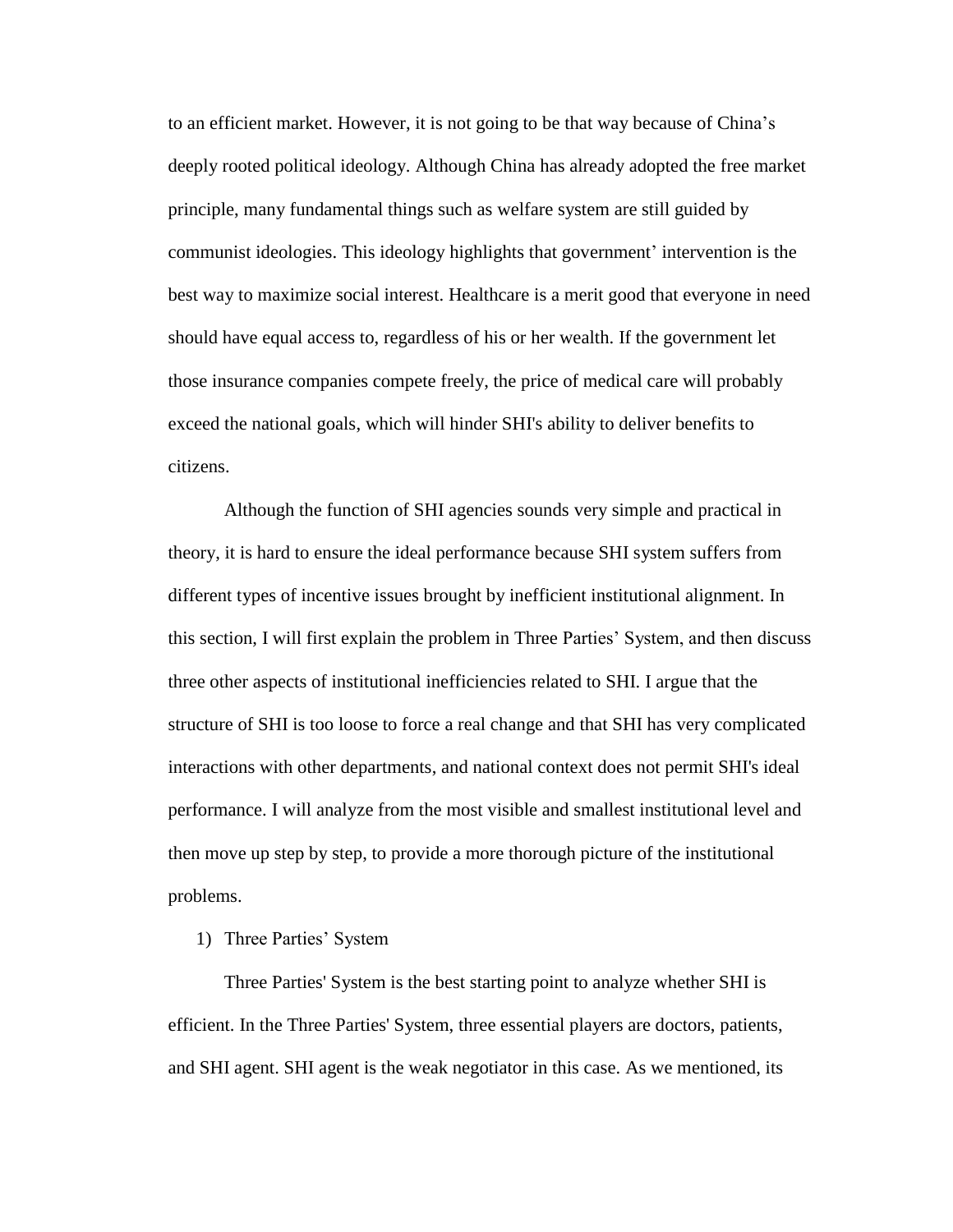goal is to control medical cost and avoid over-prescription of doctors. However, neither its interactions with doctors nor those with patients are ideal. Regarding its interactions with health facilities and doctors, the main mechanism of SHIs is to provide financial incentives for health facilities to plan their medical resources strategically.

SHIs have a global budget system where, after analyzing the features of hospital, such as the size of the hospital and the average number of patients they see, they give health facilities a set amount of budget per year. And at the beginning of the year, SHIs will provide each hospital 80% of the assigned global budget to help hospitals maintain normal operation.<sup>19</sup> If hospitals use their resources efficiently, the rest 20% of the budget will become their pure revenue. If health facilities overuse the budget a lot, then SHI agencies can refuse to pay the rest 20% at the end of the year as a punishment. Although hospitals can generate revenue from other things such as service fee and medicine sale, the subsidy of SHI is still important. In theory, this policy of SHI should give health facilities enough incentives to plan their resources strategically. But in practice, there are many problems. First of all, it is difficult to evaluate the global budget in the first place. These SHI agents do not have enough expertise in medicine and treatment to judge doctors' decisions. To control the use of the fixed budget, SHIs rely on some indicators such as "expenditures per admission and their annual growth rates, the proportion of the cost of drugs outside of the

<sup>19</sup>The mechanism is introduced on Sohu News: (http://www.sohu.com/a/217650932\_260616)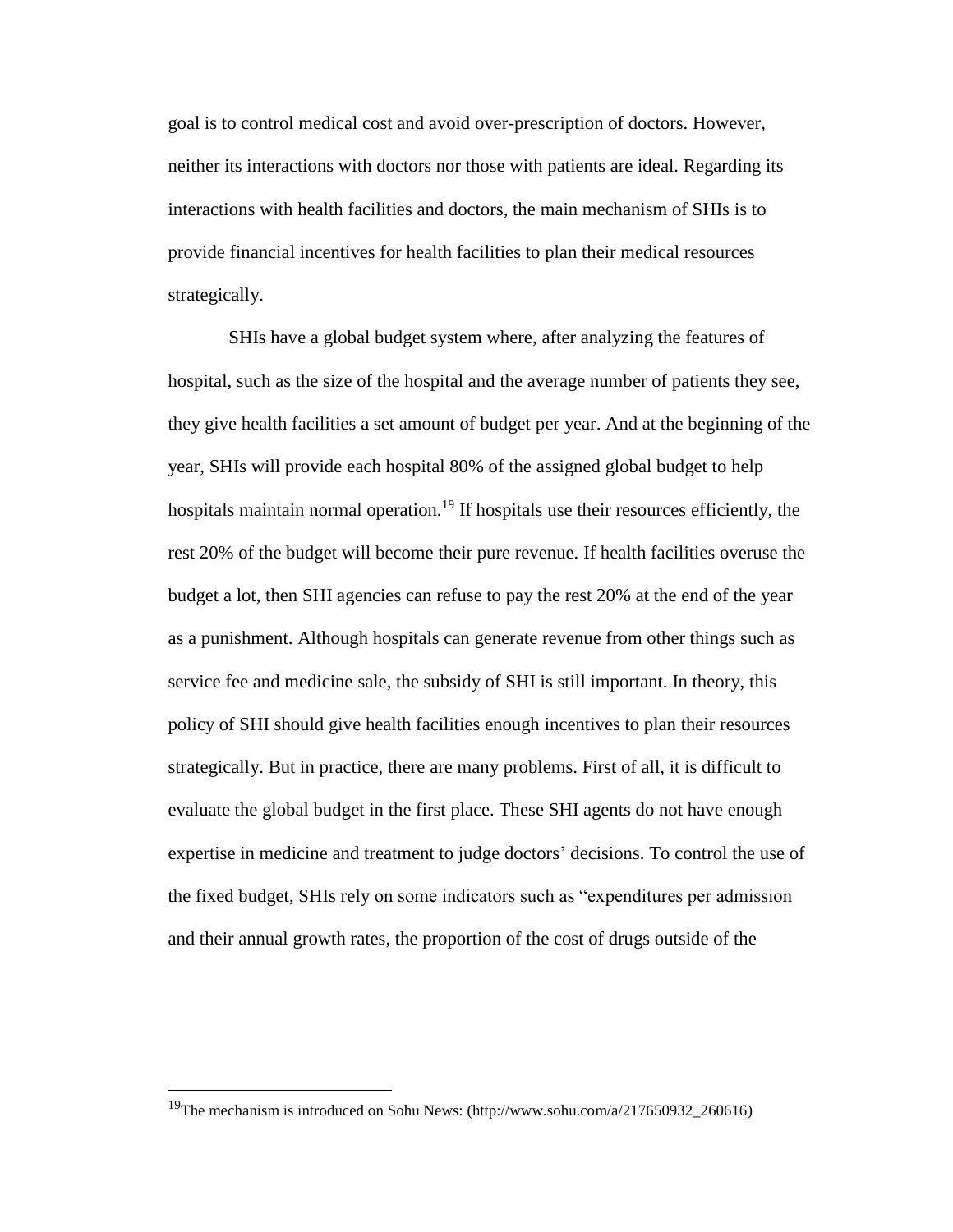NCMS (New Cooperative Medical Scheme) drug formulary, the hospitalization rate, and so on"<sup>20</sup>. Urban agencies have stricter inspections that include:

 "expenditures per admission, hospitalization days, the reimbursement rate for expenses within the scope of policies, the proportion of the cost of drugs outside of the SHI formularies, the ratio of the number of times of admission to the number of patients, and even several micro indicators of clinical practices such as the criteria for infusing blood and using antibiotics". 21

Although I haven't collected enough information about how much SHI value each indicator and how they calculate the budget, it is evident that such supervision involves very high transaction costs because SHI agents don't have enough expertise on medicine and treating patients. SHI agencies can certainly get it done by hiring doctors from non-SHI health facilities and evaluate the global budget or analyze the overtreatment. In fact, they tried to put some medicines in different categories: doctors need to ask for approval from hospital first before prescribing those drugs to patients. Either way, because SHI works with a lot of hospitals in China, this management is not going to be very effective: SHIs will spend a lot of human and financial resources on just supervising the behavior of health facilities that they are not good at. As revealed by my interviewee Li, who works at one tertiary hospital in Chongqing, only part of the 20% surplus, if there is any, will be used to compensate doctor's hard work. It exposes the second problem of SHI's strategy-- that hospitals themselves are independent institutions that may have corruption and hierarchy within their system. "in theory, the amount of bonus each department receives will be

<sup>20</sup> Liu Kai, P94

 $21$  Liu Kai, P95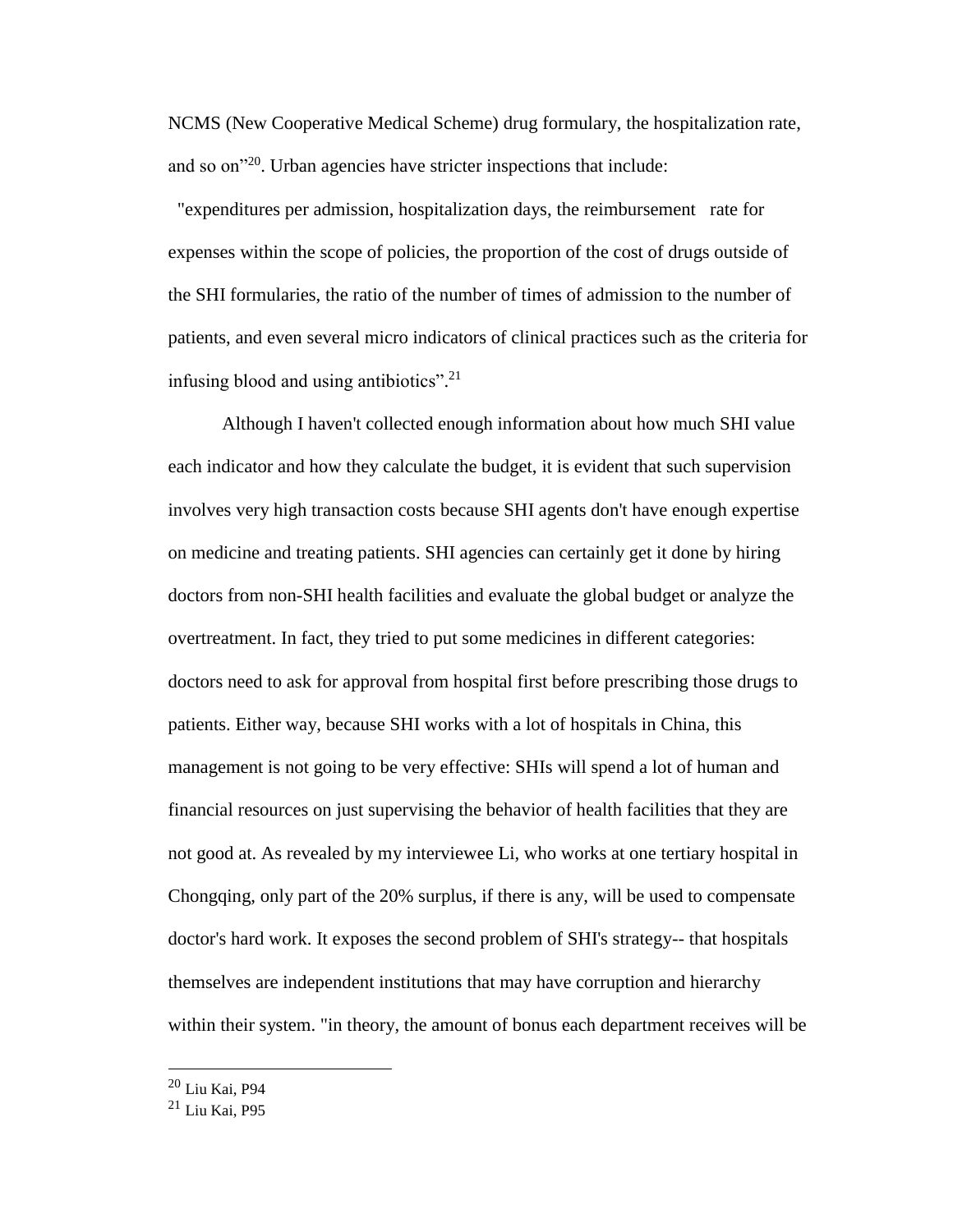determined by the proportion of revenue that department generates for the hospital. But some departments get more than they should because of their close relationship with the administrative staff. I won't say more, but you should know that people play with rules here". Therefore, even within the hospital, there are hierarchy and corruptions. Some doctors are left out of the policy, and only some doctors got the bonus. SHI's approach is not giving enough incentives to encourage doctors to perform better because there is another institution in between that adds potential factors for policy inefficiency.

SHI's interaction with patients is very often a headache too. To make it easier for patients to get insurance benefits, SHI agents use a direct reimbursement mechanism.<sup>22</sup> Besides the Big Disease Reimbursement mentioned earlier, the spending of the personal account is also straightforward and easy. Enrollees can buy category A medicines<sup>23</sup> at SHI approved hospitals and pharmacies directly with a swipe of their SHI card. To solve the over-crowded phenomenon in the tertiary hospital, SHIs raise the reimbursement rate for the primary and secondary hospital to encourage them to go somewhere else other than the tertiary hospital. In theory, it should give patients incentives to change their behavior, but in reality, tertiary hospitals are still too crowded. Compared to SHI agents, although patients don't have much negotiation power, they are free to make their choices. There are many reasons why SHIs fails to attract more people to primary and secondary hospitals. First, the overwhelming number of patients, especially those from rural areas, want to take

<sup>22</sup> Official Website of SHI (http://www.chashebao.com/yiliaobaoxian/yibaobaoxiao/)

 $^{23}$  In China, medicines have category A and B. A is included in SHI benefit, but B is not. Detailed list of drugs in each category is available on the SHI official website, and each city has slightly different categorization.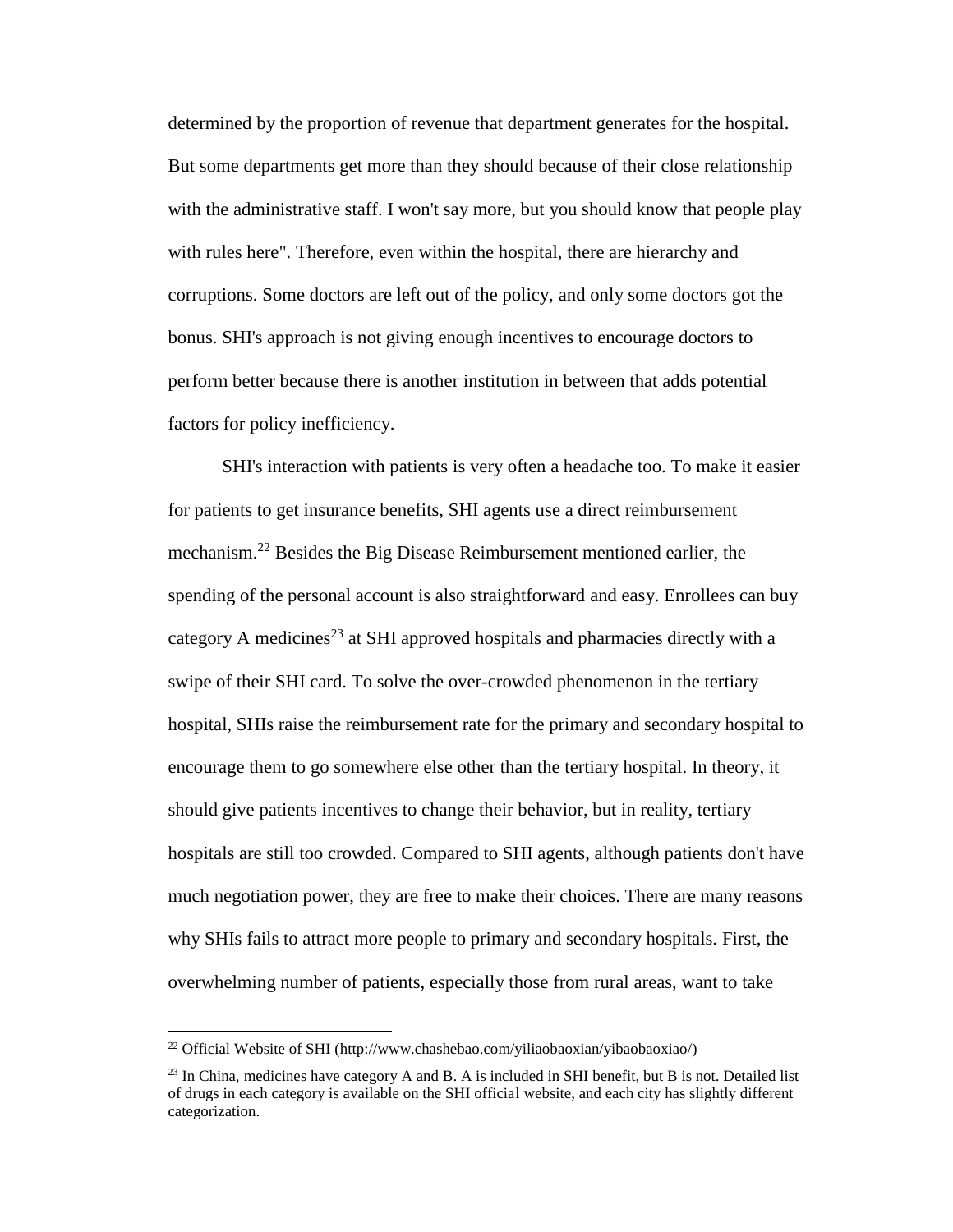advantage of the system. One thing we can infer from the report is that public doesn't trust Primary and Secondary hospitals as much, so they will go to the tertiary hospital even for small diseases. In general, the Chinese government structure the system this particular way without further ability to enhance the proper performance. It then makes the three-parties institutional setup pointless.

2) Lack of Communication Caused by Decentralization

The decentralization in a centralized regime also limits the efficient performance of SHI. The lack of communication can be seen in different levels of institutional interactions in Chinese healthcare market. The decentralization has three levels. First, SHIs in different regions have inefficient communications. Second, SHIs lack efficient communication with other insurance covered in Social Security Program. Third, Social Security Program lacks efficient communication with central government. To begin with, SHIs of different regions lack incentives to communicate with each other because the central government created independent financial accounts for each region and let them work with the local government for raising funds. As the investment from central government is limited, different SHIs need to try their best to gain more funds and contain medical costs to ensure normal operation. Because each SHI agency is dealing with different local government, different groups of people and different financial situation, it is hard for them to corporate and to help each other out. For example, the experience of SHI's success in region A may not be applicable at all for region B due to political and economic differences. In fact, this decentralization also makes it hard for all SHIs to have enough financial resources. As the priority of SHI agencies is to secure the funds, agents have to focus a lot on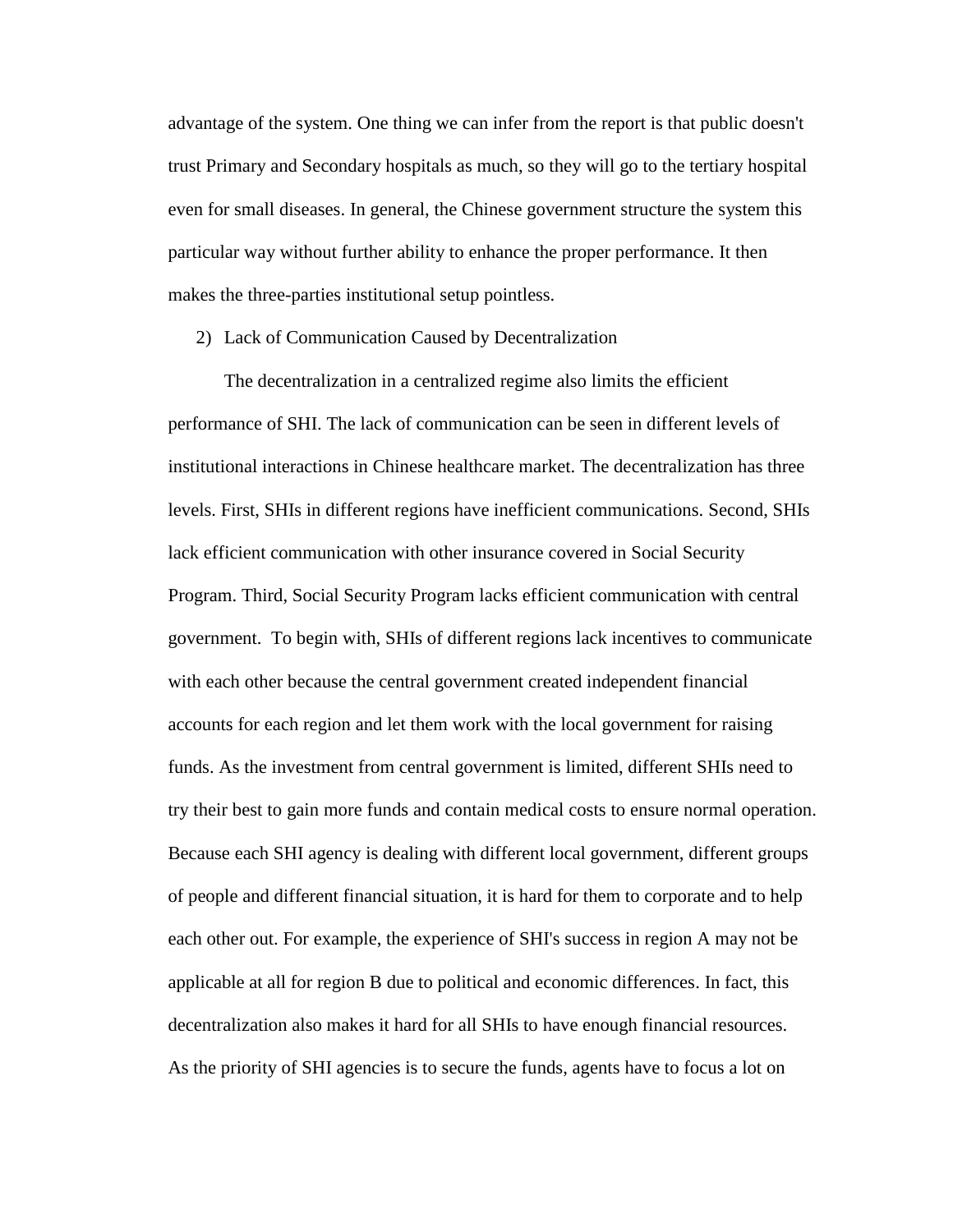cost containment than healthcare quality improvement. The independent financial account also limited SHI's flexibility.

Moreover, the organizational establishment of SHI is still outdated that it cannot cope with the need for interaction. Its organizational setup, in each region, includes a provincial joint office, and city SHI offices, county SHI offices, and Community SHI offices. "Although SHI agencies had the responsibility of managing huge amounts of SHI funds, they had no corresponding administrative rank or power. According to the current policy, they had no rights or power to negotiate the prices of  $d_{\text{rugs}}$ ,  $^{24}$  The central government set up the SHI system in a way that heavily relies on local authorities for funding. Together with its loose connection within SHI, individual agents of SHI will focus on merely completing their routine duties than putting effort to promote quality of healthcare.

If we look at a bigger picture, we can also see that too many institutions are involved in ensuring reimbursement system, which makes the lack of communication problem among departments worse. Chinese governmental system defines that local authorities receive incentives and assigned responsibility from central government. However, the central government wanted the system to seem more transparent in a sense that each branch of the government does not have too much power and have a clear idea of their duty<sup>25</sup>. One example is that the government separated the policymaking and management to better ensure the flexibility of the system and thus accommodate people from different regions. However, in reality, it caused more problems.

<sup>&</sup>lt;sup>24</sup> Liu Kai, p112

<sup>25</sup> Li Mingfu (2018)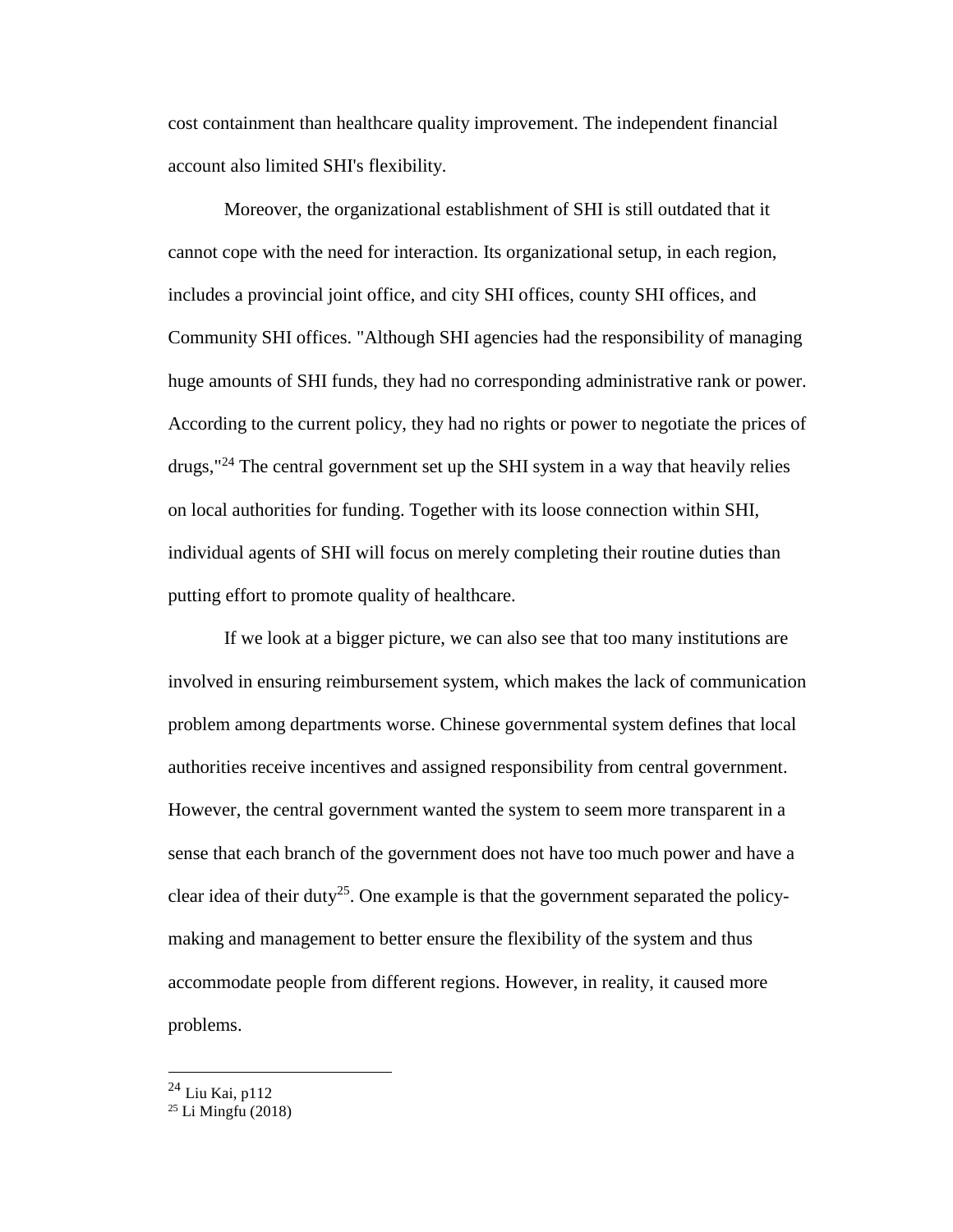The official website of Social Security Program laid out specific reimbursement mechanism of Social Health Insurance. SHI is one part of the Social Security program, and others are Unemployment Insurance, Maternal Insurance, Retirement Insurance, and Work Injury Insurance. All insurance mentioned have one personal account and one pooling account. The Financial Department collect all money in the pooling account and redistribute them to each sector of the insurance department, according to the plan each year. It entails that the funding towards SHI is not stable. It will depend on the sum of pooling amount and the demand of other insurance sectors. Moreover, as within SHIs, each insurance department has their own financial account, it is impossible for them to move the funding around to adjust changes. Therefore, this institutional setup gives SHI agencies more incentives to focus on cost containment than on quality enhancement.

Besides, because the central government only gives a very vague guideline of what needs to be done each year, local SHIs do not always act the way the government wanted. For example, in the official document on healthcare reform in 2009, the government only states that the healthcare market needs to keep reforming and become more efficient. As revealed in Doctor Liu's interview with an officer in a tertiary hospital, the interviewee complained that the guideline from central government is not helpful. "They want the hospital to reduce profits, but how much percentage of profits [is it inappropriate]? 3%, 5% or  $10\%$ ?"<sup>26</sup>

However, because the power of SHIs are too decentralized and government entitled the third party to become SHI agencies, the confusion is destined to happen.

<sup>26</sup> Liu Kai, P105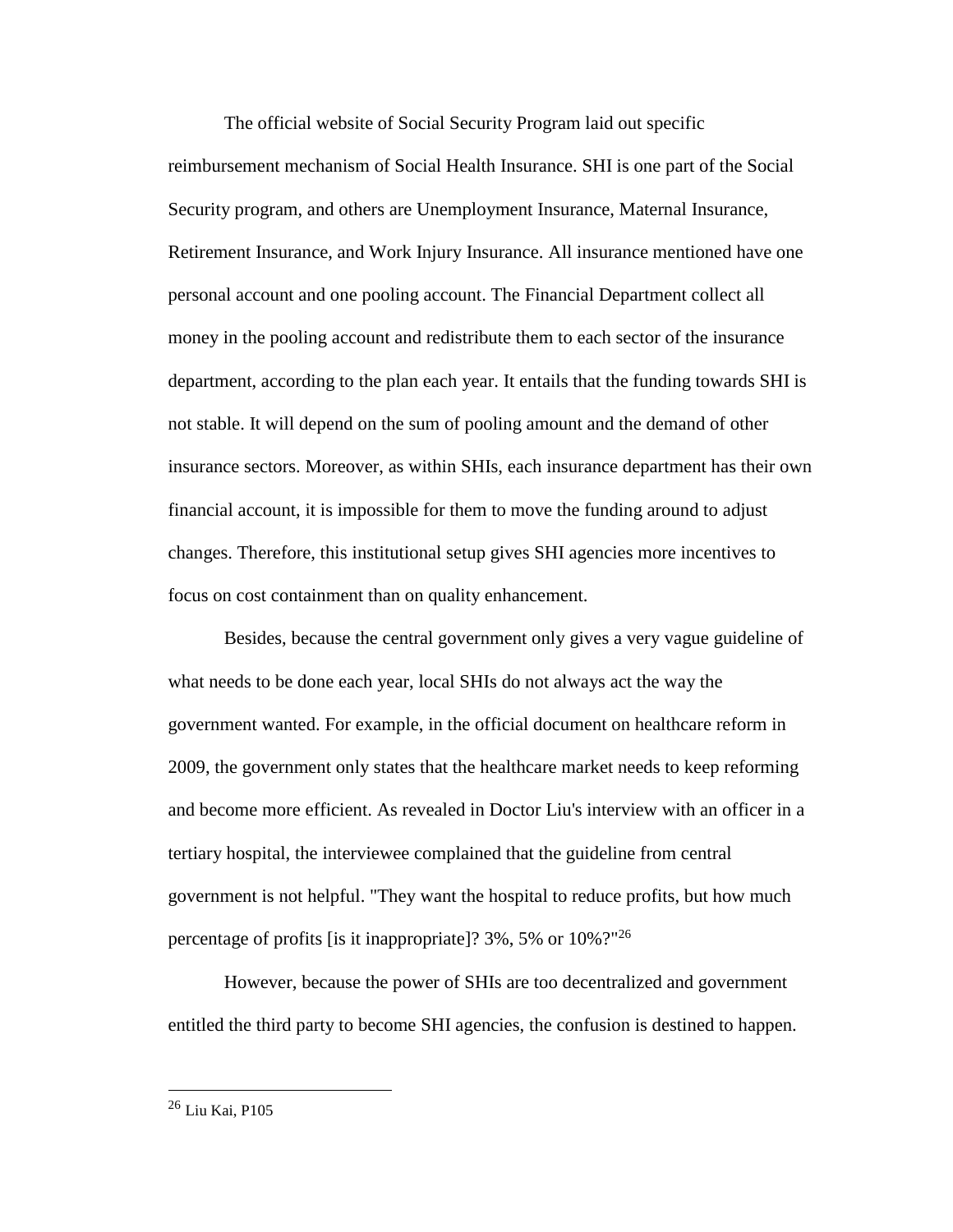The central government does not have time and ability to accurately set goals for SHI agents in each region, nor can they accurately assess whether SHI agents are doing their job efficiently. This imbalanced power dynamic neither provides enough incentives for the agents to inspect hospital's performance nor does it offer enough power to the central government to monitor SHIs performance.

#### 3) The Invisible hand

What we just analyzed how the visible institutional structures influence the poor performance of SHIs. In fact, Institutions also exist in a more invisible level, which is the reinforcement of institutional structures and social norms. As we have explained in the theoretical framework, the social structure determines what dialogues are appropriate, and shapes citizen's perception of things through institutional arrangements. History and experience are an accumulation of institutional arrangements that shape the development of a country. I will focus on how economic and political decisions lead to market stigmatization of doctors and how social realities such as inequality in rural and urban areas and one-child policy impact on healthcare market.

#### a) Market Stigmatization for Doctors

Under the current setup, it seems that SHI's intervention is the only thing that balance doctor's work and payment. However, it is because the institutional setup made the market adjustment impossible: it doesn't allow the free market to determine how much doctors get paid.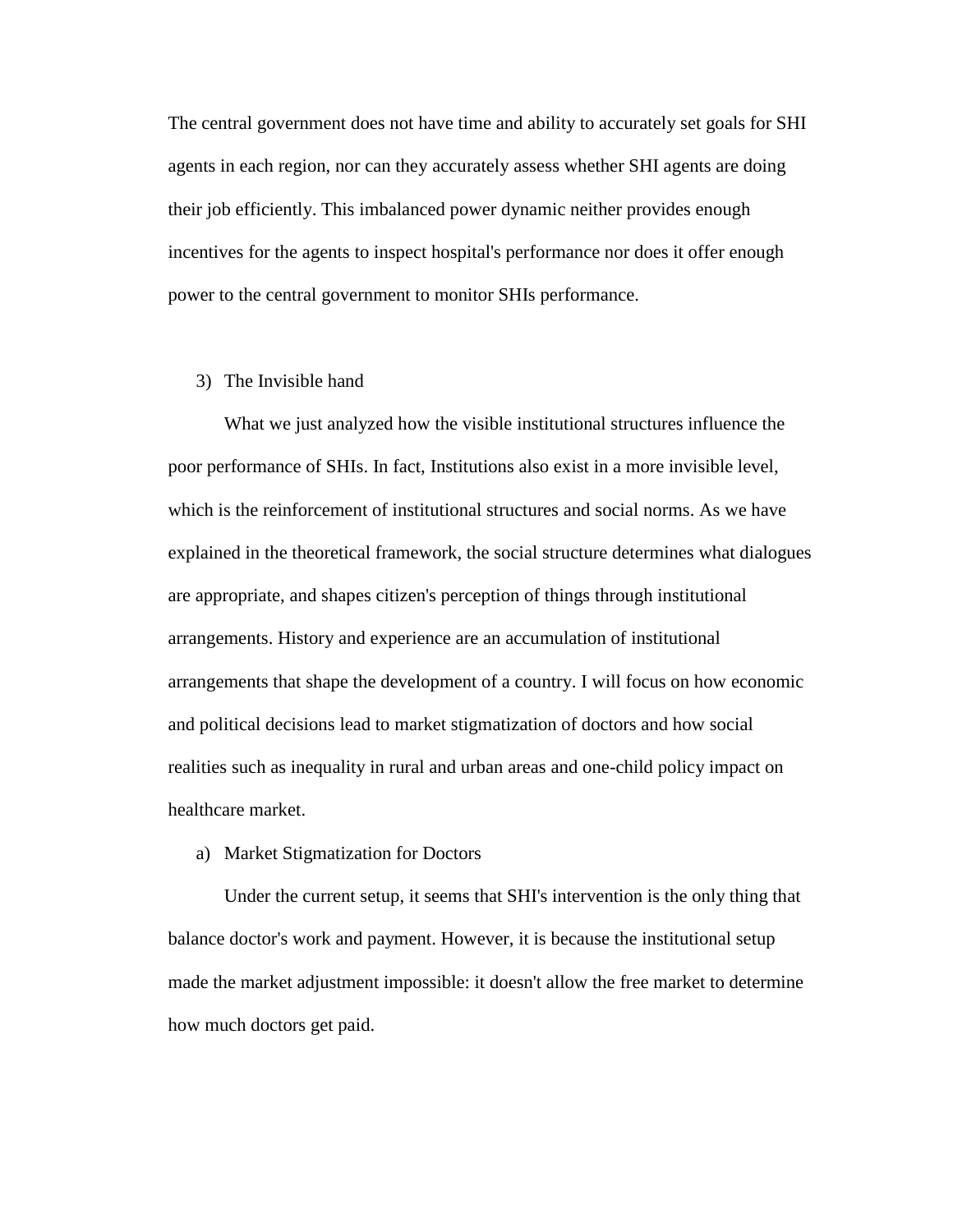China, as a communist state, believes that healthcare is something fundamental and should be included in the welfare system. Citizens who contributed to society deserves medical care when needed. Although the economic market has transformed to free market, this political legacy automatically makes doctors, who are the critical part of healthcare, public. All primary, secondary and tertiary hospitals are public, and doctors work in public enterprise. Patients internalize this message and thus believe that if doctors fail to satisfy their need, doctors deserve to be punished because they fail to complete the fundamental duty as public servants. They also trust doctors in the tertiary hospital more than the ones the primary and secondary hospital.

The institutional setup and public's mentality actively contribute to the lack of mobility for doctors to switch between markets. The healthcare market in China is very much like a monopoly because the government is the single provider of healthcare and it is almost impossible for others to provide such service. Although there are some private hospitals, they are not able to compete with public hospitals at all. And the government wants it that way. They believe that health facilities are essential to have, but if we let doctors be in the free market, they are unable to cut down the health expenditure. It also weakens the role of market forces. For example, if all doctors are in a free market, they all need to have their best performances to have patients. If they do not serve their customers well, they will eventually go out of business. However, since the government is the single provider, doctors know that their service is irreplaceable. Therefore, the quality of healthcare becomes less essential; they can focus more on seeing as many patients as possible, because the more patients they see, the more service fee they earn.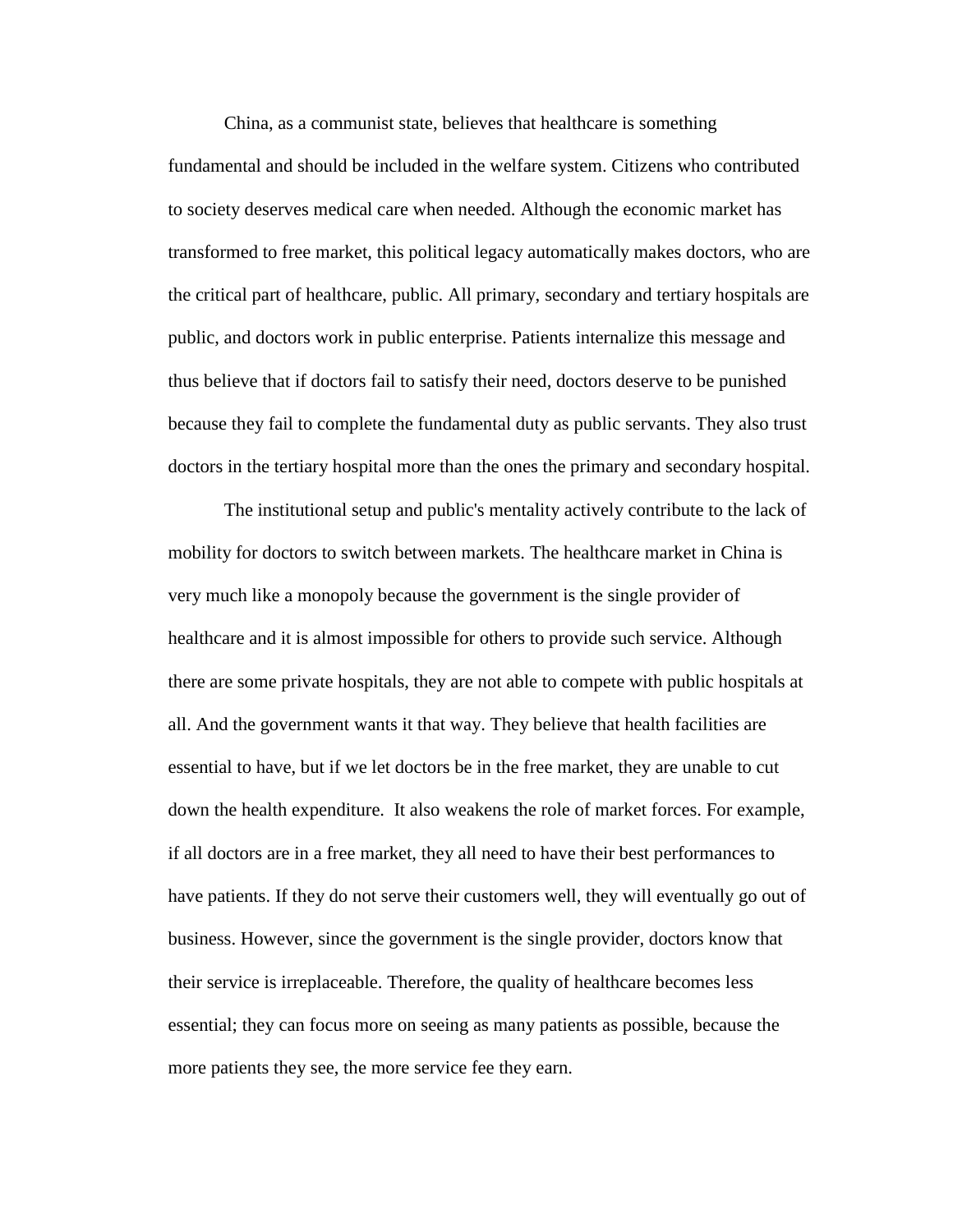It echoes back to the core issue: the doctor supplies. The shortage of doctors is the very first reason why the government wanted to intervene to make sure healthcare service were accessible. But as the demand for healthcare service went up, the government adopted SHI and further constrained the behavior of doctors without compensating them enough. The bonus is too small to create incentives for doctors to have good performance. As revealed by HealthIntel Asia, an immigration firm founded by former Rubicon Strategy Group partner, who focus on analyzing Asia's healthcare economy, there is a strong trend for Chinese doctors to move to private sector, but lack of institutional support makes it impossible.

In 2014, the concept of Medical Group was officially presented to the public. It is an organization that highlights the well-being of doctors, "they can enjoy much broader freedom to work as their schedule allow and with a much reasonable marketoriented service payment<sup>"27</sup>. This movement is a natural response for calling institutional change. The power of an individual is limited. To fight the institutional power, one needs to create an institution too. In this case, the central government still have more advantage as they don't have any Liability insurance and other legal protections for doctors in private hospitals. There is no medical liability insurance to protect independent doctors from angry patients in the Chinese market. Doctors cannot purchase the existing liability insurance by themselves, and it has to be public hospitals who buy it for doctors. With this, the cost of leaving the public hospital is very high because they lose protections.

 $^{27}$ Rubicon Strategy Group Archive, available at (https://bullcity.lawyer/investing-in-the-china-hospitalmarket-is-now-a-good-or-bad-time-part-2/)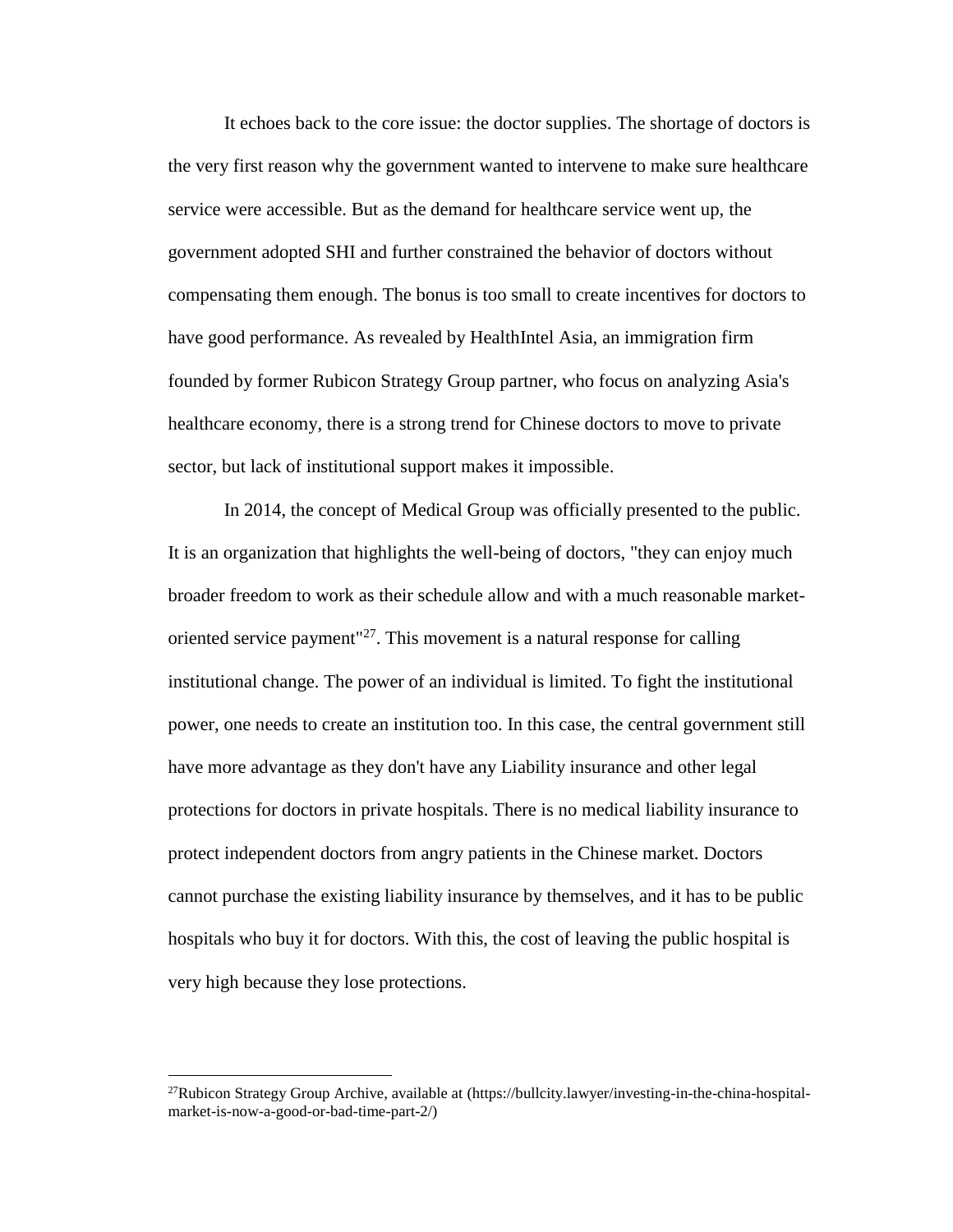Moreover, under the current legal framework, doctors must sign contracts with medical facilities to practice, but the Medical Group is not a medical facility. Therefore, Medical Group needs either to invest more and upgrade itself to a medical facility or to find a partner hospital to corporate. The Medical Group is a critical move in fighting for doctors' right, but it is not strong enough to help doctors in other aspects. For example, there is no market team that can support doctors to build their personal brands and attract patients.

#### b) The Impact of Social Reality on Healthcare Market

In fact, institutions not only determine how an organization or department works but also shape the social reality which in turn influence our consciousness and behaviors. Therefore, we should keep exploring how the norms interfere with the institutional arrangement in Chinese healthcare market. Two things we will investigate in this thesis is the unequal development and rural and urban areas and the remaining problem of one-child policy.

#### Unequal Development in Rural and Urban Areas

As we mentioned in the earlier section, a lot of violent actions towards doctors are initiated by people from rural areas. They come a long way to go to the tertiary hospital for better treatment, but their expectation of hospitals is not always met. We can reflect why those people go to tertiary hospitals in the first place: the core reason is that the best medical resources are concentrated in big cities. People from rural areas are associated with lower economic status, less education, and less access to medical resources. However, many individuals didn't choose to stay in rural areas.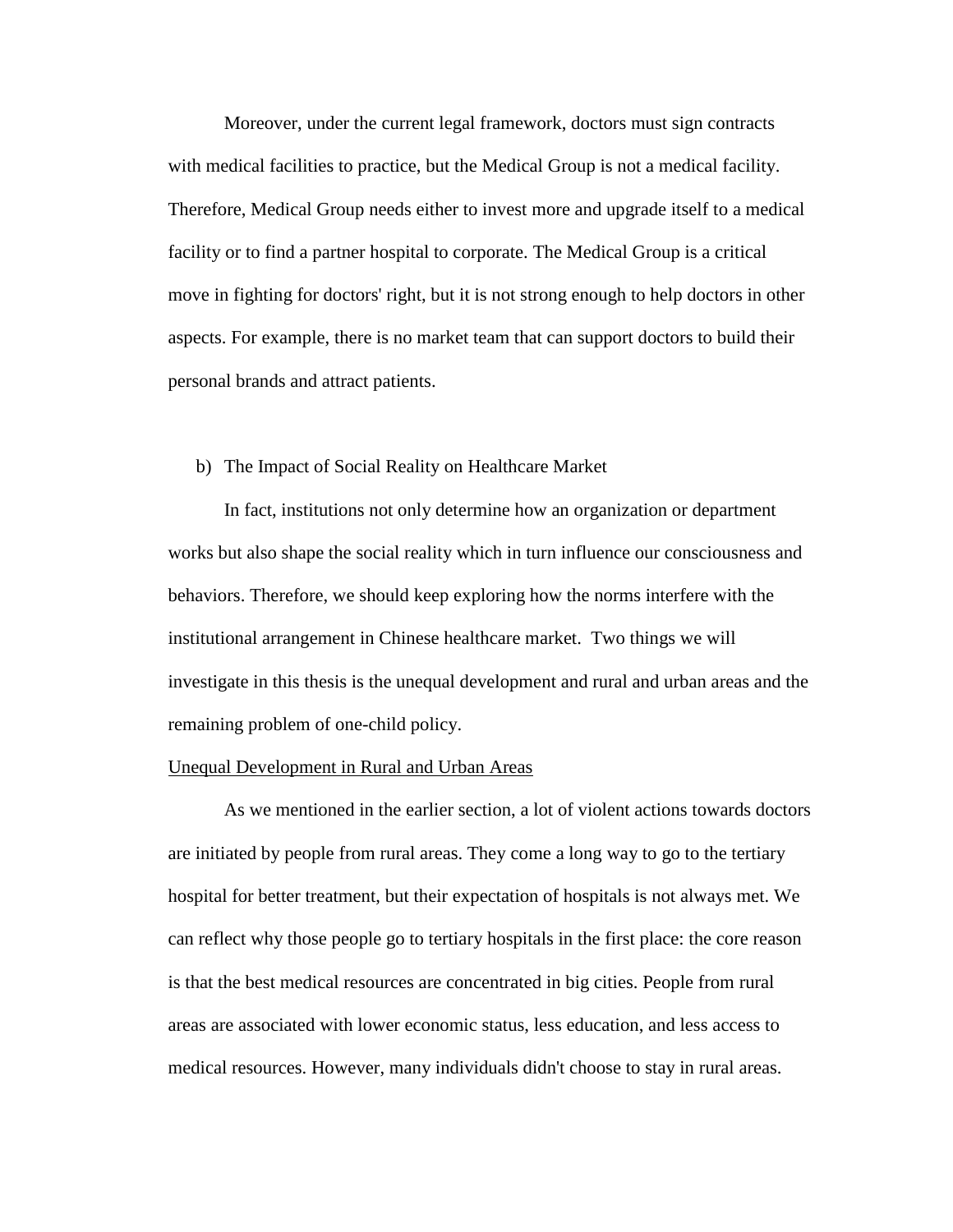Instead, they are forced to be that way. During China's economic reform in the 1980s, the government decided to develop cities on the coast first and left rural areas with agriculture. The economic decision naturally shaped the social reality later on, and citizens gradually internalize the message that urban areas are better to live, have more opportunities to earn money, and the rural regions are not good. As it turns out, the urbanization migration has always been significant. Even in 2016, more than 100,000 people in 11 big cities migrated from rural to urban areas, cities with most significant growth are Guangzhou, Shenzhen, Chongqing, Changsha, and Hangzhou<sup>28</sup>.

This message that urban areas are better kept reinforce itself and formed an invisible hand that pushes urban migration. Instead of saying individuals are entirely responsible for this migration, it is more appropriate to say that the institutional arrangement is leading people's behaviors. Because the central government had absolute power of influencing economic behavior, a lot of working opportunities emerged in cities on the coast and stimulated a lot of people to migrate from rural areas and small towns to the big cities on the coast, the rest of the country stay pretty much undeveloped. 29

As more and more people earn a lot of money in those cities, the opportunity cost of moving back to rural areas get way higher. The big cities become bigger with more skilled labor or businessman. As it boosts economic productivity, it also creates more incentives for policymakers to keep expanding the economy in the city. More resources such as housing, schools, hospitals are implemented to accommodate more people. There is a huge externality of urbanization, both positive and negative. For

<sup>28</sup> Specific charts can be found on Sohu News (http://www.sohu.com/a/139516741\_350221) <sup>29</sup> Li Mingfu (2018)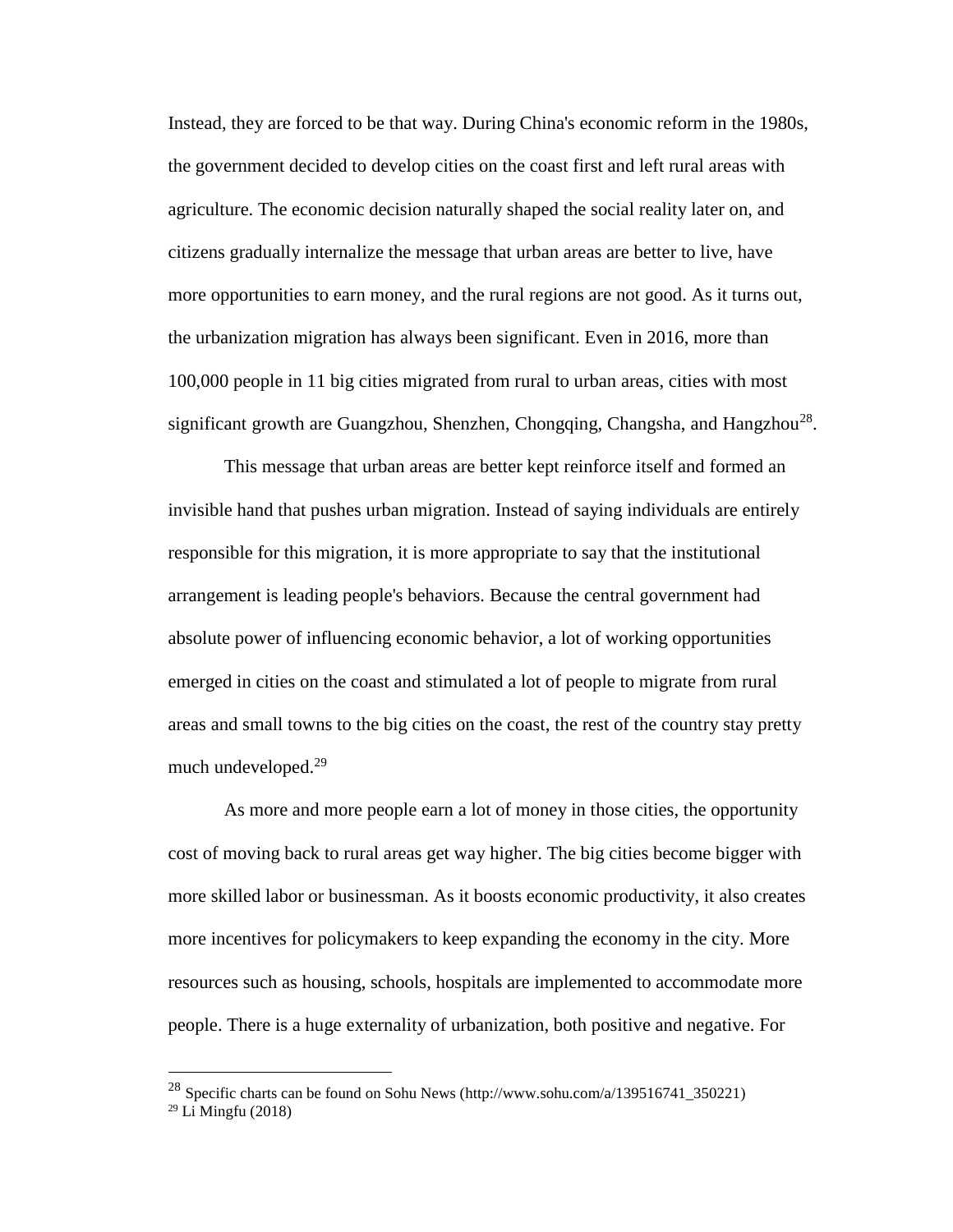example, the negative externalities of urbanization are the air pollution, the devaluation of property, and the occurrence of crime<sup>30</sup>. Urbanization and Externalities, Shiva Raj Adhikari, to ensure good economic performance, the government need to keep allocating more resources to the cities to ensure good economic performance.

As more and more people shift from rural to urban areas for working and education opportunities, the development of the rural regions is further hindered. This norm creates a class issue: people from urban areas are better than those in rural areas. Thus, Skilled labor, doctors, teachers, do not find enough incentives to go into those areas. Take doctors as an example. Statistical Report of Medical care Industry revealed in 2012 that 87.5 percent of medical graduates have high expectations of their career and want to stay in big cities. Less than 5 percent of total medical graduates are willing to go to rural primary hospitals. In terms of the status quo of rural hospitals, In 2012, there are 1.126 million doctors in rural areas, but they need to serve in 660 thousand rural hospitals. Rural areas need at least 530 thousand more doctors to reach the equilibrium of supply and demand in rural areas<sup>31</sup>. Recent medical graduates don't want to go to rural areas or become doctors in general because they don't get paid well, and the tertiary hospital has very high competition. The opportunity cost of being a doctor is too high in China. However, without enough doctor supply, there is no way to improve and ensure healthcare service quality.

What is worse is that people from rural areas themselves internalize the powerlessness and believe that it is natural the public infrastructure and resources are

<sup>30</sup> Shiva Raj Adhikari, Urbanization and Externalities P1

<sup>&</sup>lt;sup>31</sup>Supplementary materials can be found at

<sup>(</sup>http://zqb.cyol.com/html/201208/23/nw.D110000zgqnb\_20120823\_1-07.htm)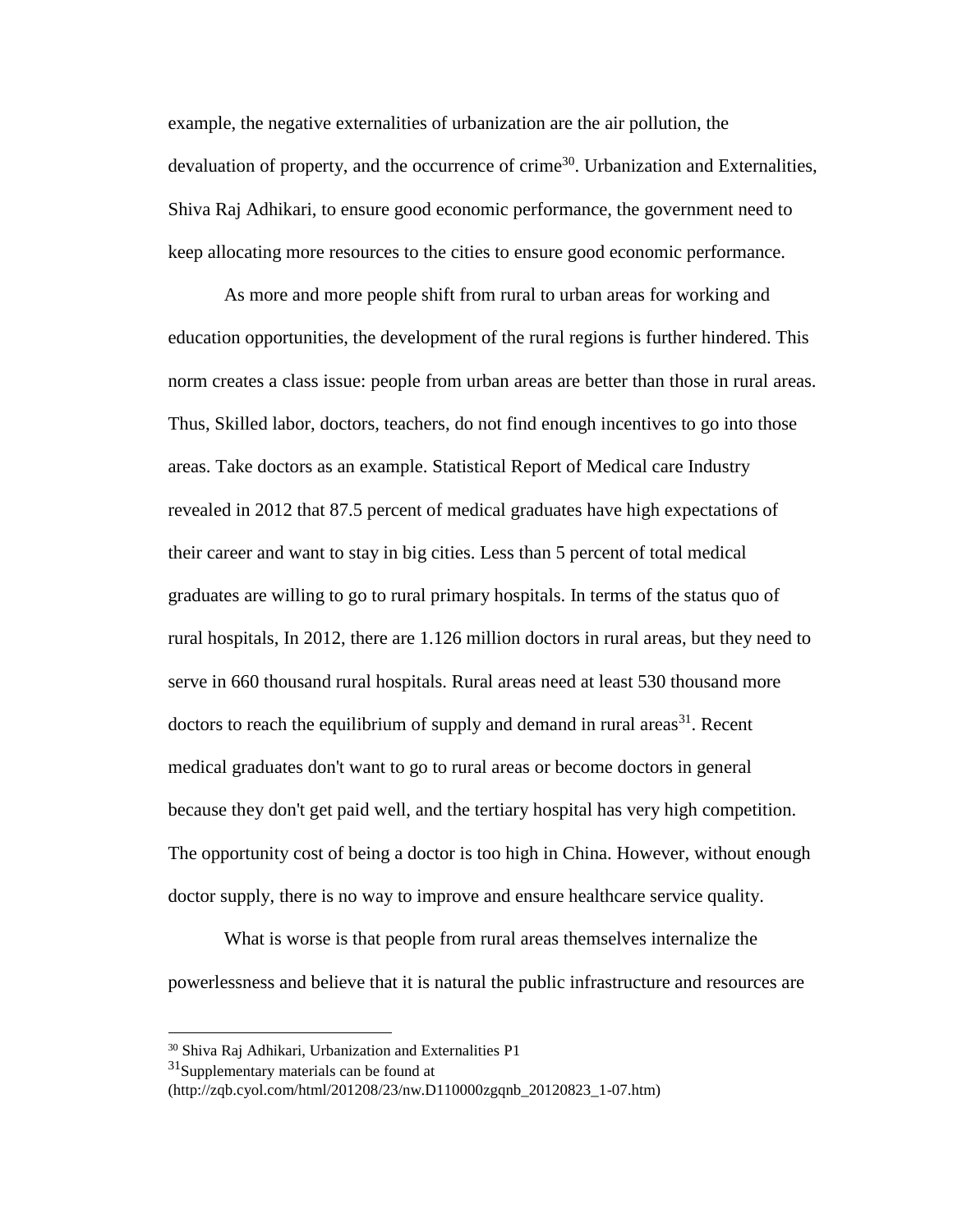concentrated in urban areas. With the coverage of insurance, they want to take advantage of their insurance plan, because they see it as a privilege of them to do that and because there are no barriers to the tertiary hospital, they go very often. When they overwhelmed to the tertiary hospitals, it becomes harder to ensure medical care quality. Angry patient issues are more likely to happen. But the fact that doctors don't want to move to primary, secondary hospitals, especially those in rural areas, further contribute to the over-crowding issue of tertiary hospitals.

#### Remaining Problem of One-Child Policy

Besides the urbanization problem, the one-child policy also profoundly impacted the efficiency of the healthcare market. As introduced earlier, SHI is one component of Social Security Program, and SHI shares financial resources with other insurances. There was a baby-boom period. In 1978, the one-child policy was written in the constitutional law of China, stating that one-child policy, is needed to fit with the social and economic development reality. Moreover, China already had family planning policy in the early 1970s, and fertility rates had already dropped sharply<sup>32</sup>. Although the one-child policy is no longer active since 2013, the effect of this policy still influences other sectors.

Now the population in China has an aging problem. In 2010, the population of elder people (over 60 years old) was 178 million, but in 2015, it increased to 221 million, which equals one-fifth of the entire world elderly population or half of the Asian population. Zhiyan Consulting Group predicts that in 2025, the elder

<sup>&</sup>lt;sup>32</sup> Zhang Junsen, The Evolution of China's One-Child Policy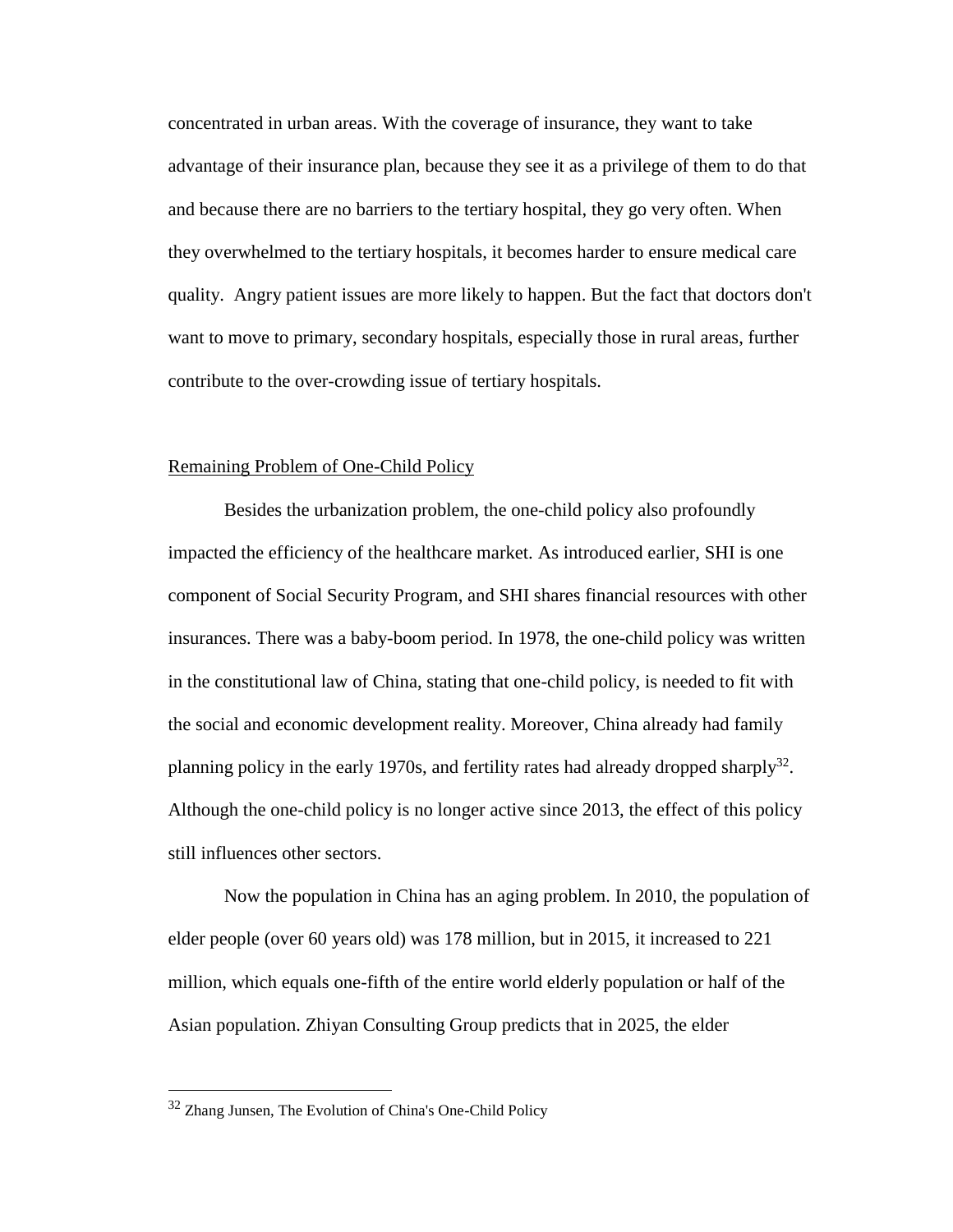population in China will exceed 300 million<sup>33</sup>. Because Retirement Insurance is also part of Social Security Program, the growing population of more aged people add a lot of pressure on the government. It means that finance department needs to spend more pooling funds to Retirement Insurance Department. Within the budget, it indicates that fewer resources can be distributed to SHI, and thus hinders its ability to improve medical care system.

## **IV. Reflection on Future Reforms and Conclusion**

So far, I have identified several essential problems in Chinese healthcare market, including over prescription, decreasing supply of doctors, increasing violent attack towards doctors, and poor physical health situation of doctors. These problems reflect deeper problems of institutions. There are many levels of institutional inefficiencies that force SHI agencies to be a passive reactor. Although SHI agencies are on the right track of improving healthcare quality, the social and political context does not support SHI's best performance. However, granted that the healthcare reform in China has created many problems in the market, it has also made some significant progress. Besides the indicators such as life expectancy and child mortality rate, the proportion of citizens that are covered by insurance also increased significantly.

The benefit of critically analyzing the inefficiencies is also very important, especially for countries such as China, because we need to distinguish whether current problems are temporary or not. More specifically, if the reason is that the

<sup>33</sup> Zhiyan Consulting Group (2017)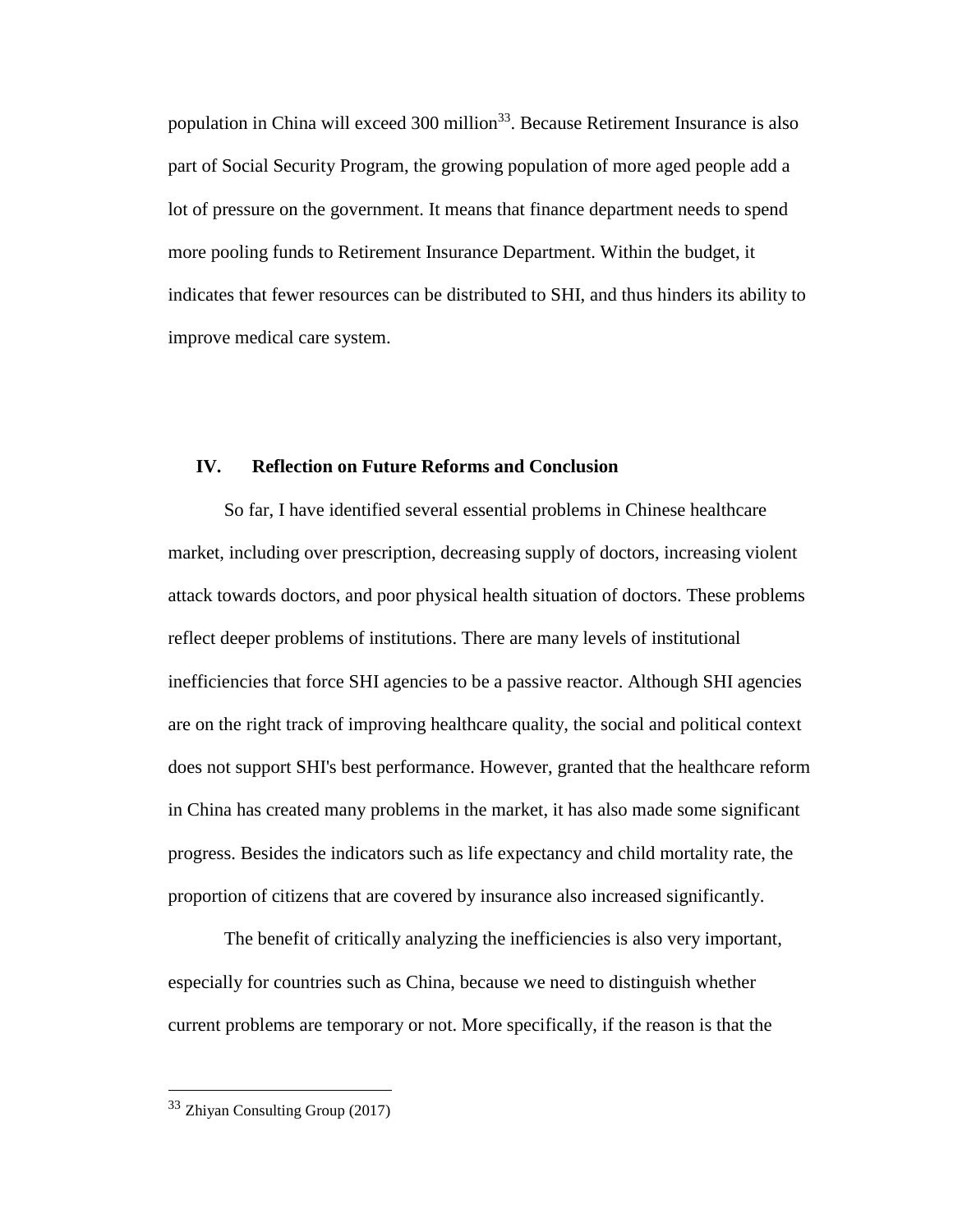institutional arrangements have not fully adapted to the new market and policy changes, we should be more patient because for any structural changes, there will be a transitional period. With that in mind, some institutional inefficiencies I identified such as SHI's outdated organizational setup, are temporary but others are not. The biggest problem right now is that the government put a lot of burden on doctors. The unfavorable market situation prevents many medical graduates from entering the field. Without enough good doctors, the medical care system is never going to be successful. Government spend too much money on SHIs and is too optimistic about their ability improving the efficiency in healthcare market. I think government need to rethink about the role of SHI, directly target on improving doctors' salary and benefits, and provide good amount of institutional supports for doctors to shift to the private sector. When that critical achievement is made, the power dynamic among doctors, SHIs, and patients will all change. Therefore, the future policies should specifically target on how to provide more financial and other incentives for doctors.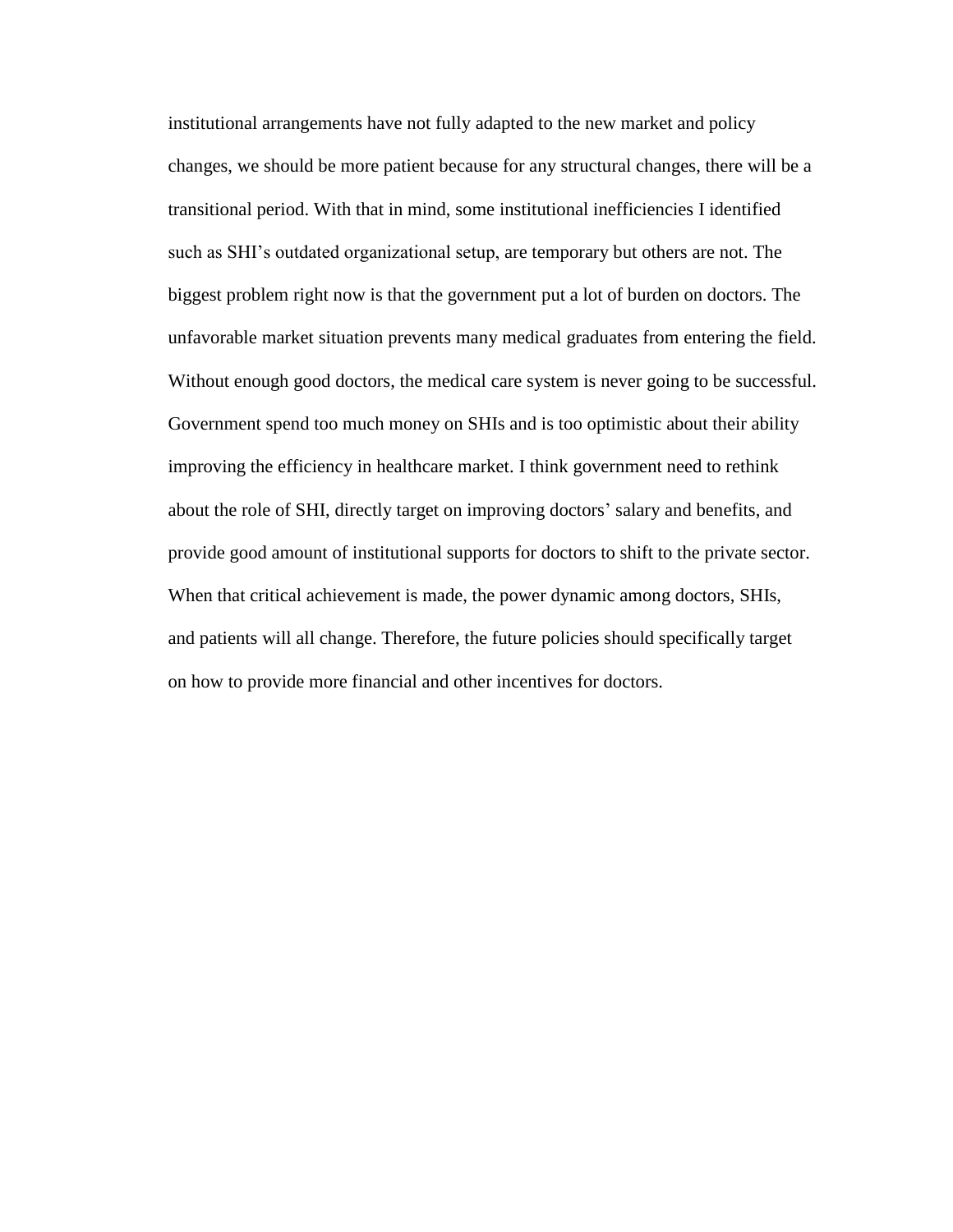#### **References**

- *2015 中国医生薪酬*报*告出炉 揭秘医生待遇*现*状-丁香*调查. (2016). *Vote.dxy.cn*. Retrieved 18 November 2017, from http://vote.dxy.cn/report/dxy/id/492740.
- *2018 Index of Economic Freedom*. (2018). *heritage.org*. Retrieved 18 April 2018, from http://www.heritage.org/index/country/china.
- Adhikari, S. (2016). Urbanization and Externalities. *Springerbriefs In Economics*, 1-3. http://dx.doi.org/10.1007/978-981-10-0545-9\_1
- Archive, R. (2016). *Chinese Doctors Pivot To Private Practice » Health Intel Asia*. *Bull City Lawyer*. Retrieved 18 April 2018, from https://bullcity.lawyer/investing-in-the-china-hospital-market-isnow-a-good-or-bad-time-part-2/.
- *Chine Mortalité chez les enfants, 1960-2017 - knoema.com*. (2018). *Knoema*. Retrieved 18 April 2018, from https://knoema.fr/atlas/Chine/Mortalit%C3%A9-chez-les-enfants
- *Countries Where Doctors Get Paid the Least*. (2015). *DoctorCPR: Physician Jobs + Practice Resources*. Retrieved 18 April 2018, from https://www.doctorcpr.com/blog/countries-wheredoctors-get-paid-the-least/
- Deng, Z., Jin, J., Dai, Q., Pan, J., Wang, X., & Liu, R. et al. (2017). Chinese doctors are under a high risk of sudden death. *AME Medical Journal*, *2*, 125-125. http://dx.doi.org/10.21037/amj.2017.08.15
- Foucault, M. (1991). *Discipline and punish*. London: Penguin Books.
- Foucault, M., & Hurley, R. (1998). *The will to knowledge*. London: Penguin Books.
- *Heartless attacks*. (2012). *The Economist*. Retrieved 19 April 2018, from https://www.economist.com/node/21559377
- Li, Mingfu. (2018). *中国社会保障*扩*面相关*问题*研究*报*告(Report on Chinese Social security Expansion Program)*. *中国人力*资*源和社会保障部国*际劳动*保障研究所*(China Human Resources and Social Security Department).
- Liu, K. *The effects of social health insurance reform on people's out-of-pocket health expenditure in China* (pp. 4-8, 91-104, 115). Singapore: Springer.
- North, Douglass C. (1990). *Institutions, Institutional Change and Economic Performance*. Cambridge, UK: Cambridge University Press
- *Out-of-pocket health expenditure (% of private expenditure on health) | Data*. (2018). *Data.worldbank.org*. Retrieved 18 April 2018, from https://data.worldbank.org/indicator/SH.XPD.OOPC.ZS?end=2014&locations=CN&start=1995 &view=chart
- Qian, L., Xu, L., Bekedam, H., & Tang, S. (2013). *Changes in health expenditures in China in 2000s: has the health system reform improved affordability*. BioMed Central Ltd.
- Wang, Mengjie, and Liang, Xin. 2012. "*科学网*—*我国每年* 60 *万医学*毕业*生中有* 50 *万*选择转*行* ". *News.Sciencenet.Cn*. http://news.sciencenet.cn/htmlnews/2012/8/268064.shtm
- Xiong, Y. (2014). *中国医学生*热*衷美国医*师资*格考*试 *人才*贮备*堪*忧*(2)\_*侨报 *网*. *News.uschinapress.com*. Retrieved 18 April 2018, from http://news.uschinapress.com/2014/0424/975555\_2.shtml